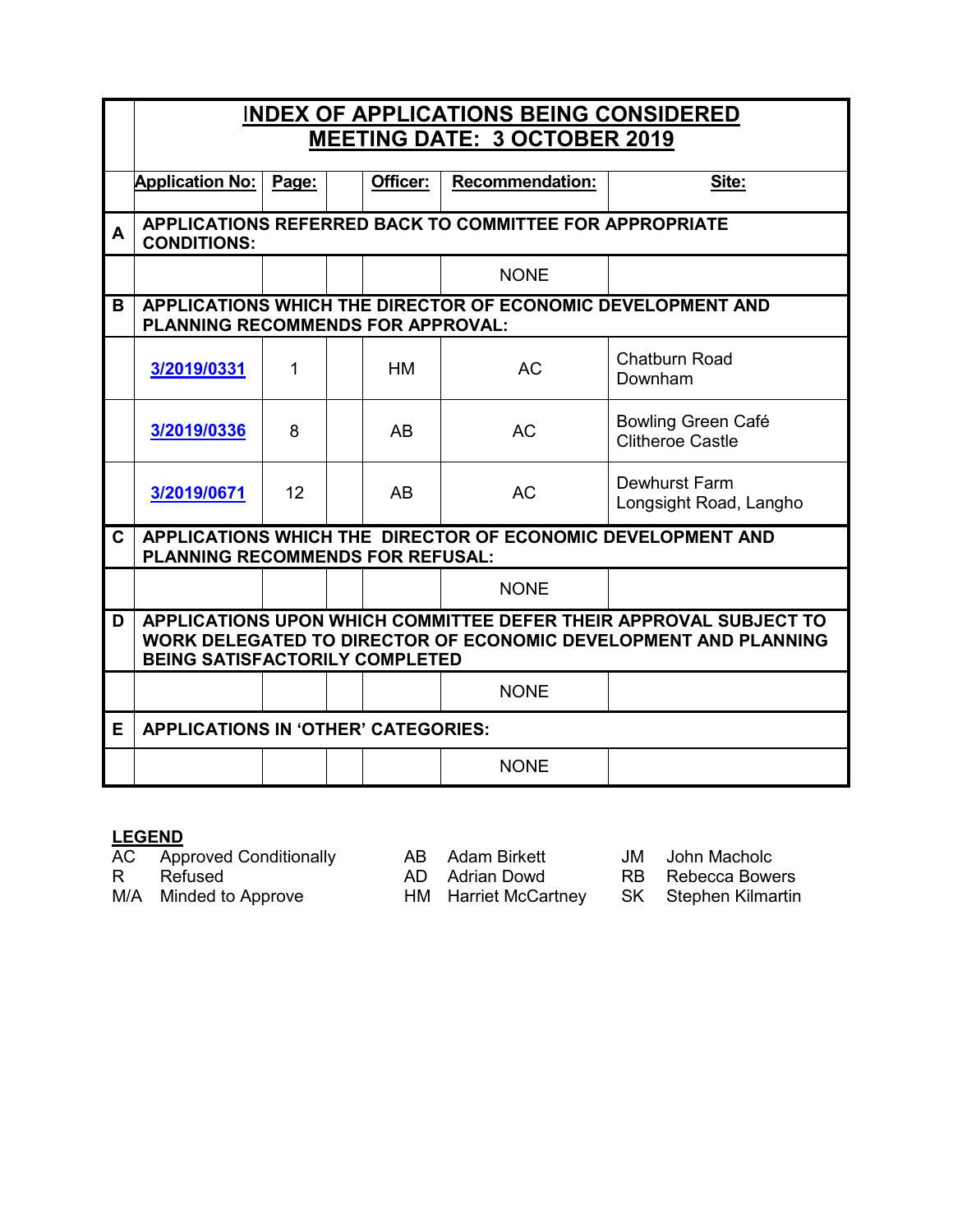# **RIBBLE VALLEY BOROUGH COUNCIL REPORT TO PLANNING AND DEVELOPMENT COMMITTEE**

Agenda Item No 5

meeting date: THURSDAY, 3 OCTOBER 2019 title: PLANNING APPLICATIONS submitted by: DIRECTOR OF ECONOMIC DEVELOPMENT AND PLANNING

# <span id="page-1-0"></span>**APPLICATION REF: 3/2019/0331**

GRID REF: SD 378156 444420

### **DEVELOPMENT DESCRIPTION:**

CREATION OF A NEW OFF-ROAD, MULTI-USE LINK BETWEEN THE VILLAGES OF DOWNHAM AND CHATBURN TO ACCOMMODATE WALKERS, CYCLISTS, HORSE-RIDERS AND THOSE WITH MOBILITY ISSUES INCLUDING CHAIR USERS. RESUBMISSION OF PLANNING APPLICATION 3/2018/0754. CHATBURN ROAD, DOWNHAM

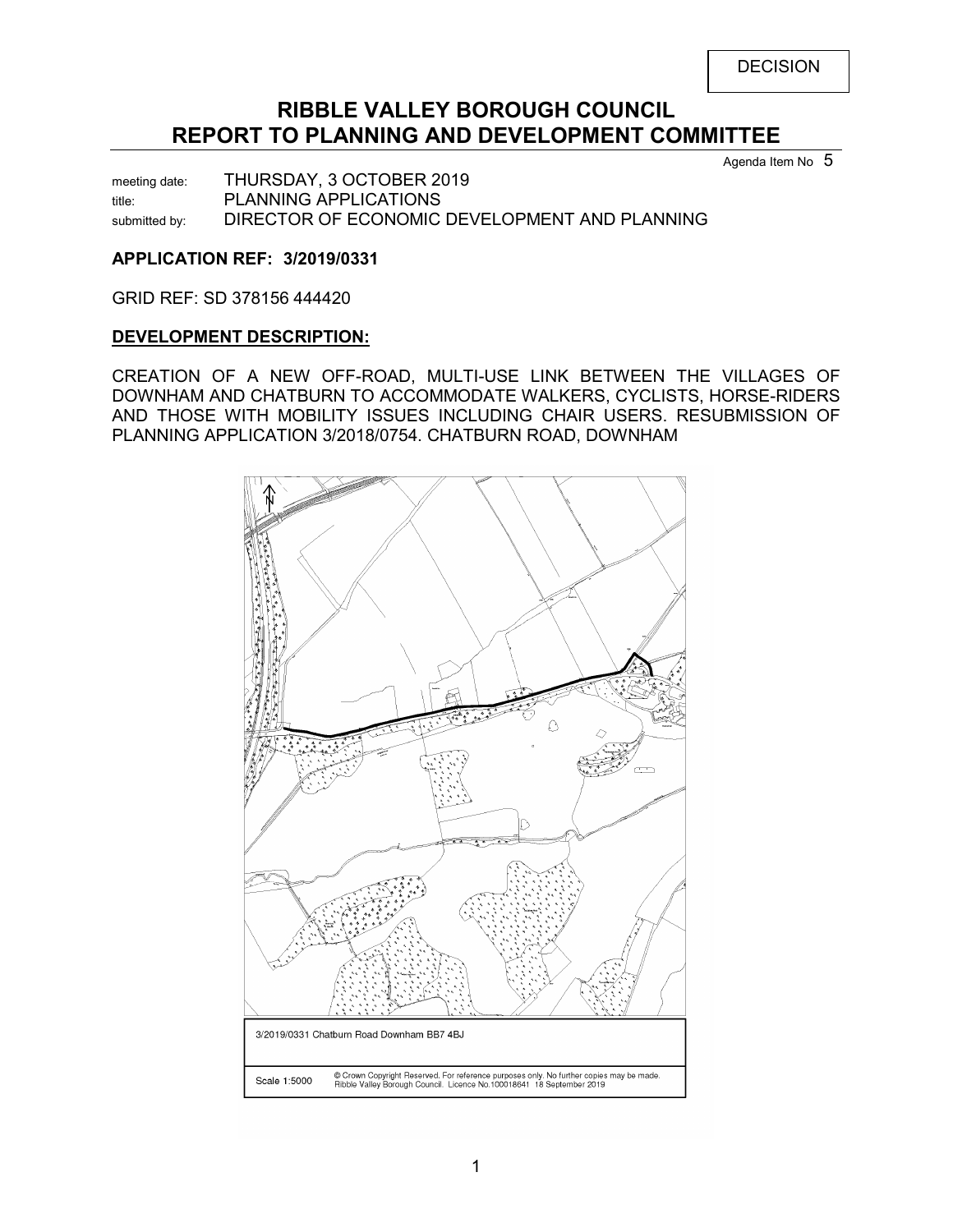# **CONSULTEE RESPONSES/ REPRESENTATIONS MADE:**

### **DOWNHAM PARISH COUNCIL:**

Downham Parish Council have raised no objections to the proposed development.

# **CHATBURN PARISH COUNCIL:**

Chatburn Parish Council have stated that the provision of a link between Chatburn and Downham will be welcome on this dangerous stretch of road.

# **HIGHWAYS (LCC):**

The County Highways Surveyor has recommended refusal of the application for the following reasons:

- Poor visibility for users emerging to cross Green Lane.
- The proposed off-road multi-use link will emerge onto the footway at Greendale Café, this area is frequently obstructed by vehicles.

# **ARCHAEOLOGY (LCC):**

Raise no objection to the proposed works subject to a recommended condition.

### **ADDITIONAL REPRESENTATIONS:**

2 letters of support have been received with respect to the proposed development, the comments are as follows:

- Would provide a safe alternative to walking along the dangerous road.
- Community benefit

### 1. **Site Description and Surrounding Area**

1.1 The application relates to an area of land which runs parallel to the northern side of Chatburn Road and a portion of Green Lane between the villages of Downham and Chatburn. The submitted details seek consent for an off-road multi-use track and concessionary bridleway including the provision of equestrian/pedestrian holding areas and other associated works.

# 2. **Proposed Development for which consent is sought**

2.1 It is proposed that the concessionary bridleway will be approximately 1Km in length and provide a dedicated off-road route for pedestrians, cyclists, wheelchair users and horseriders. It is proposed that the route of the bridleway will commence in the village of Downham whereby it will link Pendle Road with Green lane and then subsequently run westward along the northern extents of Downham Road/Chatburn Road where it terminates prior to the Chatburn Road Bridge

### 3. **Relevant Planning History**

3/2018/0754 - Creation of a new off-road, multi-use gravel track 2.5m wide between the villages of Downham and Chatburn. The one kilometre connection would accommodate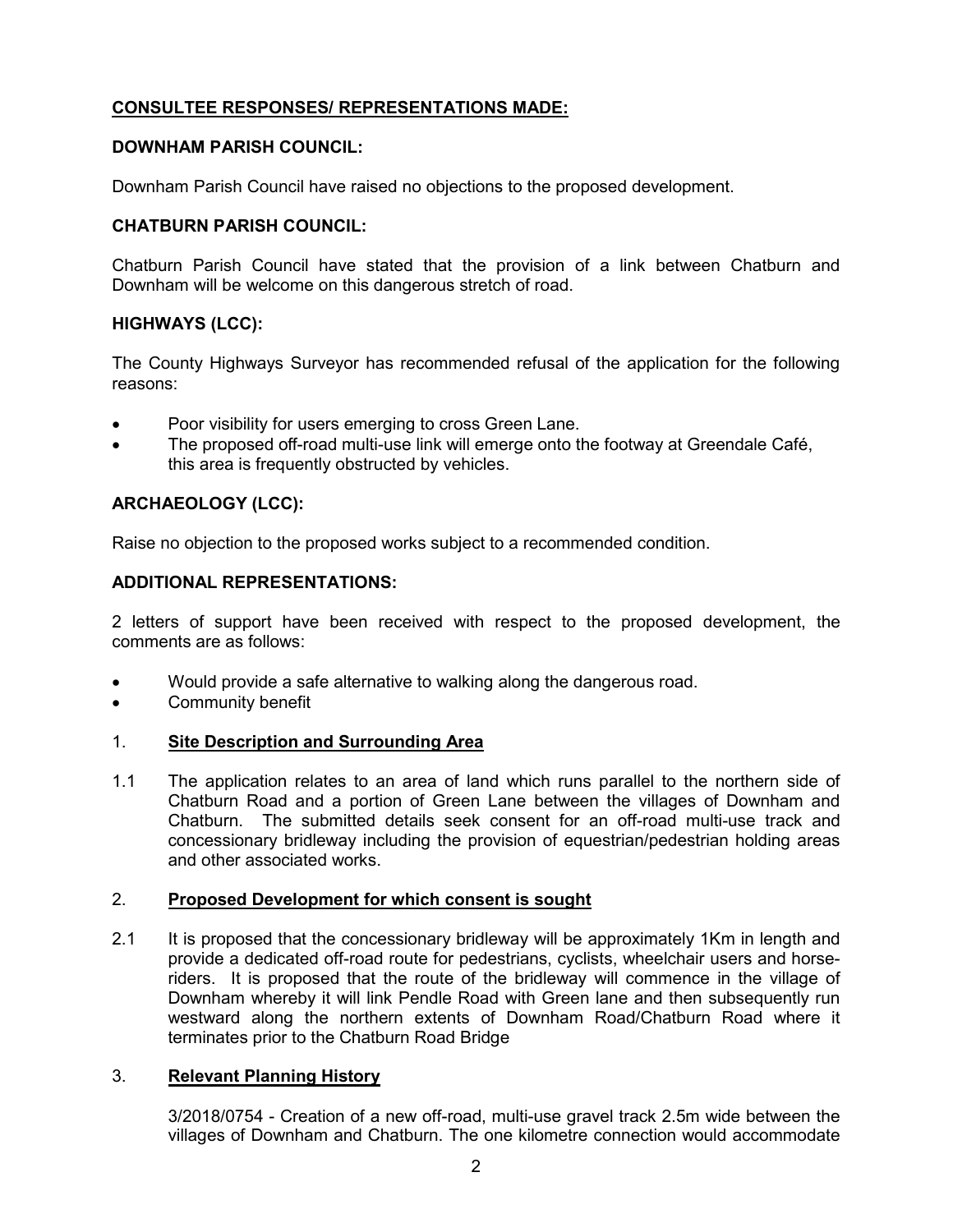walkers, cyclists, horse-riders and those with mobility issues including chair users. (Withdrawn)- following the receipt of highways observations and to enable further work to be undertaken in respect of potential heritage impacts and the impacts upon trees.

### 4. **Relevant Policies**

### **Ribble Valley Core Strategy:**

Key Statement DS1 - Development Strategy Key Statement DS2 - Sustainable Development Key Statement EN2 – Landscape Key Statement EN5 – Heritage Assets Key Statement DMI1 - Planning Obligations Key Statement DMI2 - Transport Considerations

Policy DMG1 - General Considerations Policy DMG2 - Strategic Considerations Policy DMG3 - Transport and Mobility Policy DME1 - Protecting Trees and Woodlands Policy DME2 - Landscape and Townscape Protection Policy DME4 – Protecting Heritage Assets Policy DMB3- Recreation and Tourism Development Policy DMB5- Footpaths and bridleways

#### **Other Material Considerations:**

National Planning Policy Framework (NPPF) Technical Guidance to the National Planning Policy Framework Planning Practice Guidance (PPG)

### 5. **Assessment of Proposed Development**

5.1 Given consent is sought for the creation of a dedicated multi-use track/bridleway matters relating to visual amenity, highways safety, ecological/biodiversity impact and residential amenity must be given due consideration.

#### 5.2 Principle of Development

- 5.2.1 As the proposal seeks to reinforce pedestrian/cycle and equestrian connectivity between the settlements of Downham and Chatburn the principle of the proposal, notwithstanding other development management considerations, is considered to be in broad alignment with the main aims of Policy DMB5 of the Ribble Valley Core Strategy which seeks to ensure, amongst other matters, the improvement of by-ways and the public right of way network.
- 5.2.2 The proposal will increase the level of inter-connectivity between two settlements and also afford an increased level of access to the Forest of Bowland AONB for a wide range of users including those who are mobility impaired. In this respect the proposal is considered to be in compliance with Paragraph 96 of the National Planning Policy Framework (NPPF) which seeks to promote access to a network of high-quality open spaces and opportunities for sport and physical activity.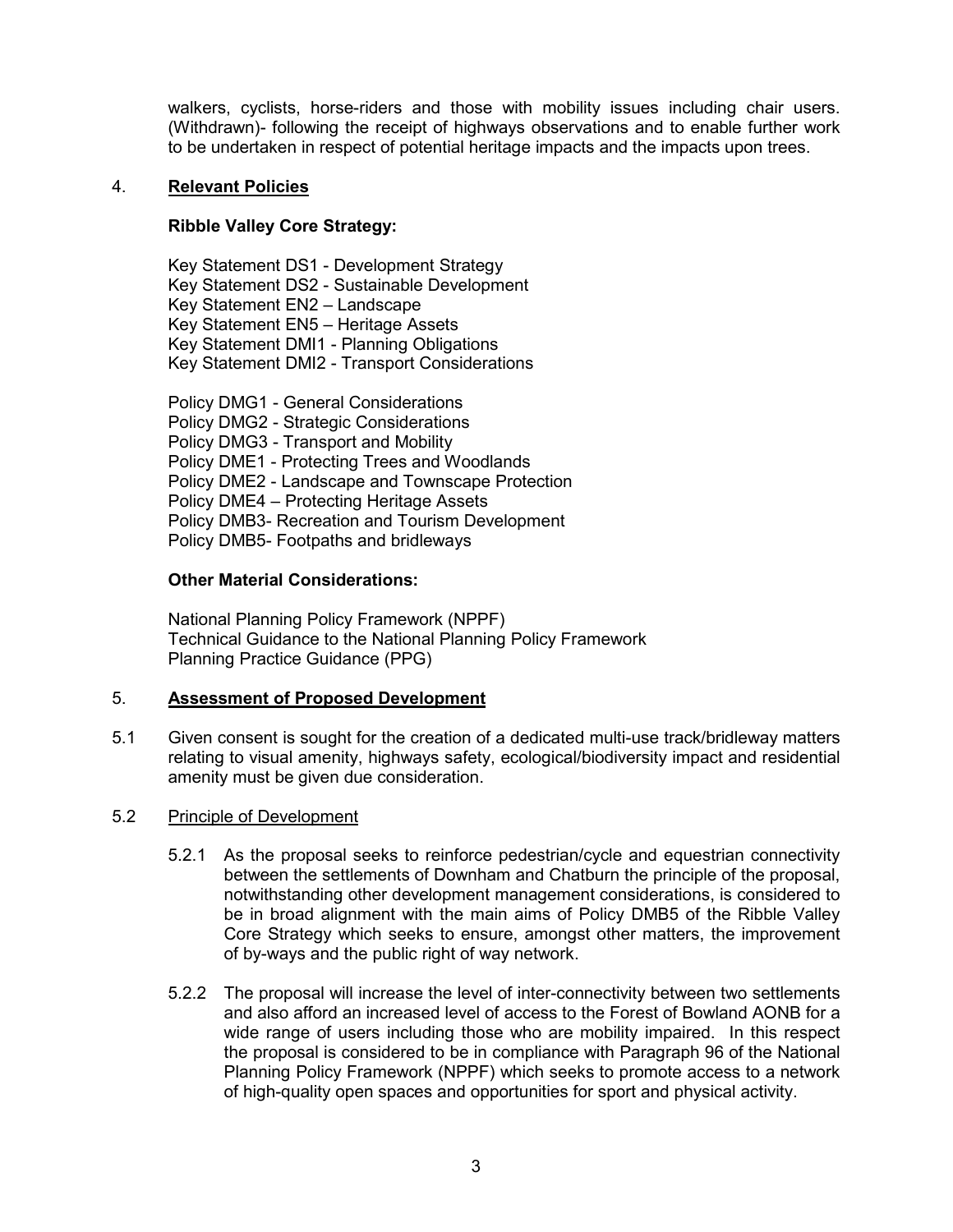# 5.3 Design and Visual Impact

5.3.1 The site lies within the designated AONB, The Forest of Bowland. The proposed path will be located within the field on the northern side of the tall boundary wall. The proposed surfacing, stock fencing and the installation of additional hedgerows are not considered to result in any significant negative harm on the visual amenity or special character of the AONB and surrounding area.

### 5.4 Effects upon Amenity

- 5.4.1 Policy DMG1 of the Core Strategy states that development must not result in any adverse impacts upon the amenities of the surrounding area. In this respect consideration must also be given to the potential for negative impacts upon residential amenities that may be resultant from the development. The route has a direct interface with numbers 1 and 2 Greendale View with the route passing in front of the aforementioned dwellings. It is proposed that the garden area associated with number 1 will be reduced slightly in size to allow for the provision of the bridleway route.
- 5.4.2 Whilst it is accepted that the bridleway route will be located within close proximity of existing dwellings, it is not considered that the frequency or usage of the route would be so significant as to have a measurable negative impact upon the residential amenities of the occupiers of the dwellings.

### 5.5 Highway Safety

- 5.5.1 The Highways Development Control section have raised objections in relation to the proposal stating that the proposal will be of detriment to pedestrian safety by virtue of poor visibility for users exiting on to Green Lane and that the proposed route, adjacent Greendale View Kitchen would result in equestrians having to traverse, on horse-back, an area that is frequently obstructed by vehicles.
- 5.5.2 In respect of these matters the Local Planning Authority is of the view that the bridleway will result in overall betterment given it will allow for the provision of a dedicated off-road route, which will be designed to accommodate a multitude of users rather than the current scenario whereby walkers/riders are forced to walk on the highway, with no dedicated footway provision, for a considerable distance along an a extent of highway, which in the evening, remains largely unlit.

### 5.6 Trees and Ecology

- 5.6.1 A tree survey was submitted with the application which details a number of trees that may be affected as a result in the proposed footpath; the submitted survey included the provision of acceptable root protection measures that will ensure works within the root protection areas will not undermine the long-term retention of the trees.
- 5.6.2 The submitted survey included the recommendation of one low quality Ash tree to be felled; in addition the proposal includes the removal of some sections of field hedges, the loss of these sections of hedgerows is considered to be acceptable due to the installation of an additional boundary hedge to the north of the proposed path which will mitigate the loss and result in a net increase of the extent of hedgerow in the area.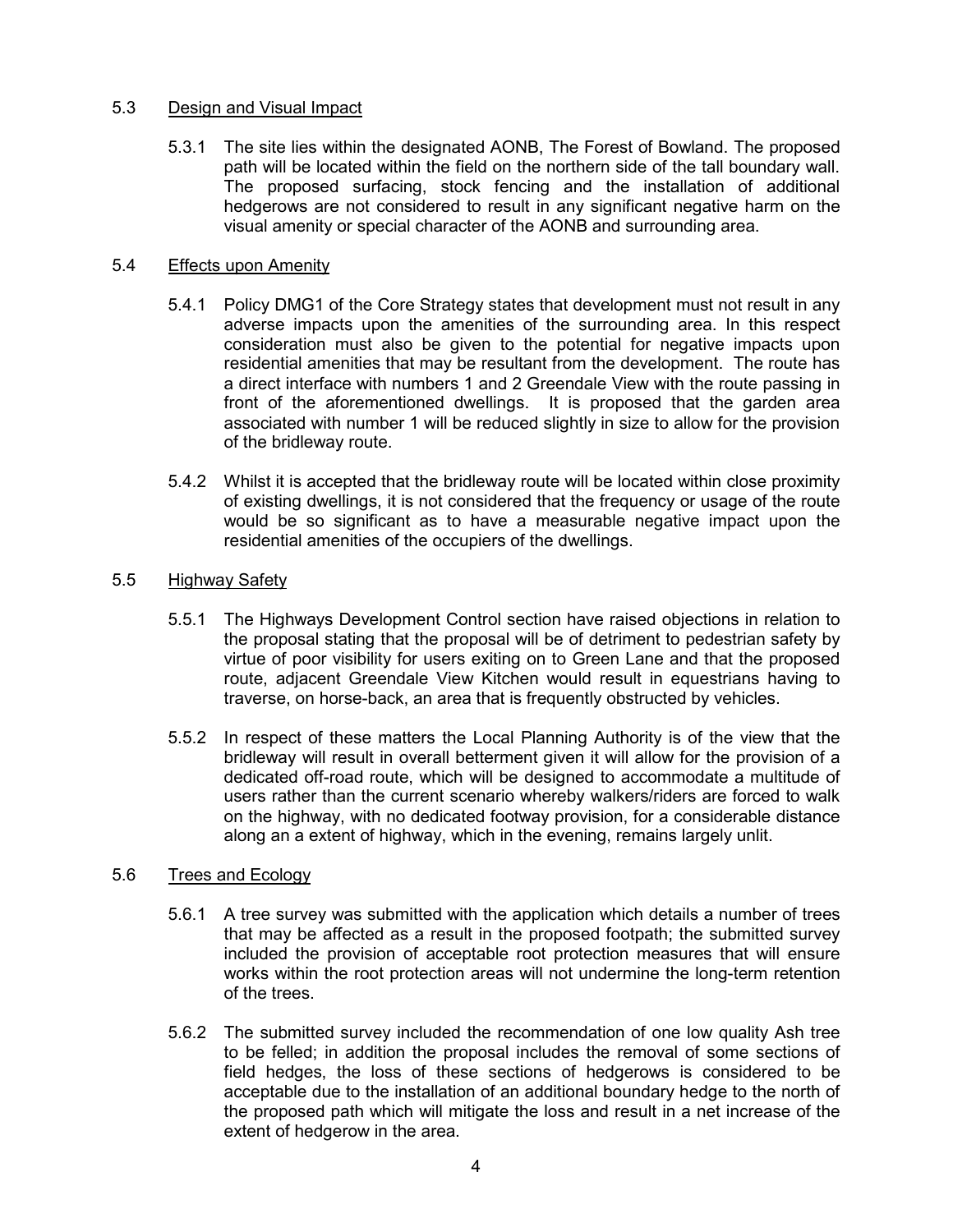# 5.7. Heritage Assets

5.7.1 The proposed off road multi use track will cross the Roman Road at the northeastern end of the bridleway, this detail was discovered upon the original application by Lancashire Archaeological Advisory Service, following these comments an archaeological survey was commissioned and a meeting was held to discuss the results of the survey and the methodology, to minimise the archaeological impact and preserve as much of the identified remains of the roman road in situ. It was agreed that a formal archaeological watching brief would be required during groundworks, this is recommended to be enforced via a suitable condition, should consent be granted.

### 6. **Observations/Consideration of Matters Raised/Conclusion**

- 6.1 Whilst the concerns of the Highway Authority are noted it is considered that the proposed provision of a safe pedestrian route will increase the level of pedestrian interconnectivity between two small rural villages, will improve the existing pedestrian facilities and will contribute to the overall enhancement of the Public Right of Way network within the Borough and as such is considered to be in accordance with Key Statements EN2 and EN5 and Policies DME1, DME2, DME4, DMB3 and DMB5 of the Ribble Valley Core Strategy.
- 6.2 It is further considered that the proposal will not result in any detrimental impact upon the character or visual amenities of the area nor the inherent character of the protected AONB landscape. As such, for the above reasons and having regard to all material considerations and matters raised it is recommended that the application be approved subject to the imposition of conditions.

**RECOMMENDATION:** That the application be APPROVED subject to the imposition of the following conditions:

*Time*

1. The development hereby permitted shall be commenced before the expiration of three years from the date of this permission.

REASON: Required to be imposed pursuant to Section 91 of the Town and Country Planning Act 1990 as amended by Section 51 of the Planning and Compulsory Purchase Act 2004.

### *Plans*

- 2. Unless explicitly required by this consent, the development hereby permitted shall be carried out in complete accordance with the proposals as detailed on drawings:
	- Drawing numbers TBC

REASON: For the avoidance of doubt and to clarify which plans are relevant to the consent.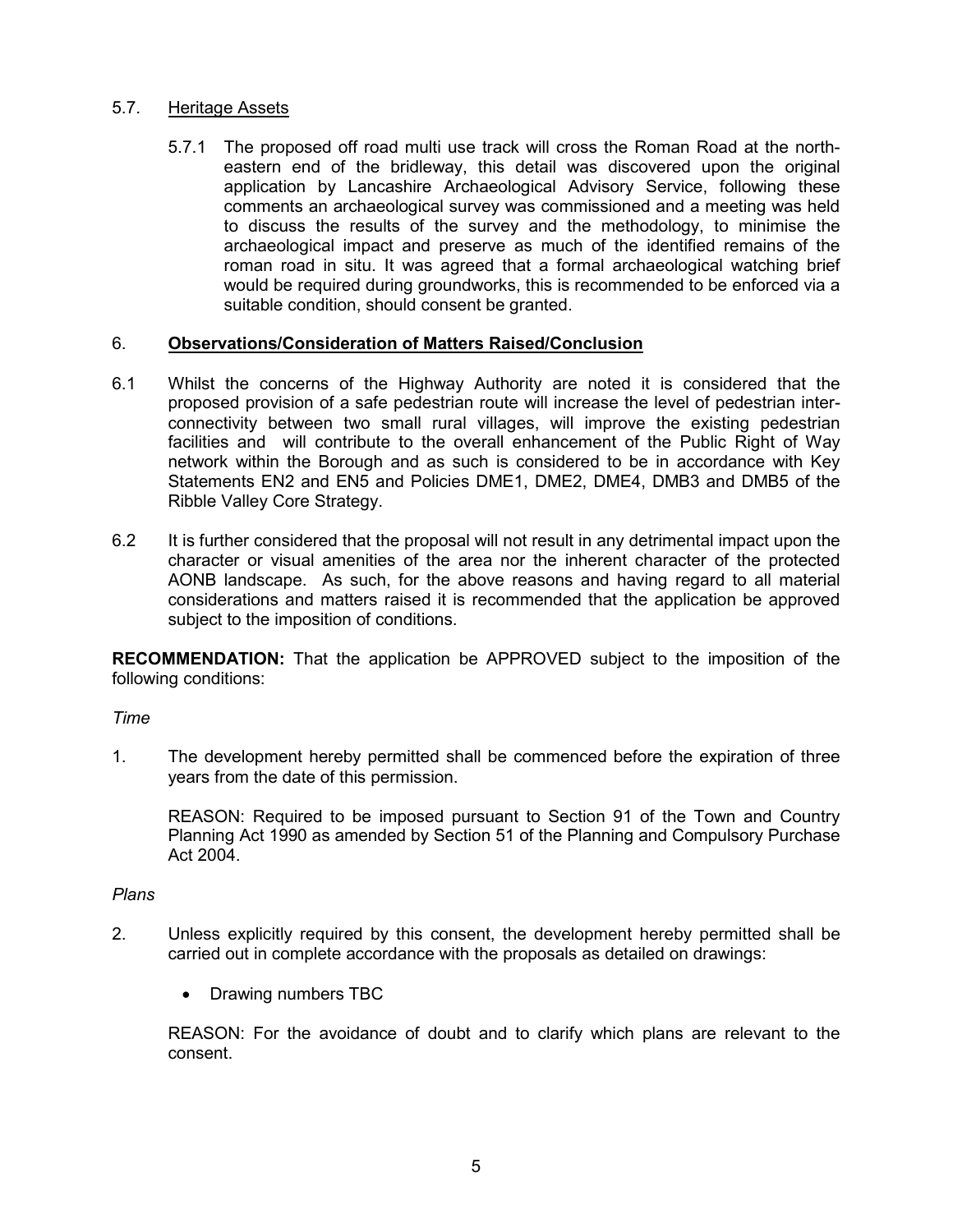### *Materials*

3. Notwithstanding the submitted details, details or specifications of all surfacing materials to be used on the footpath hereby approved shall have been submitted to and approved in writing by the Local Planning Authority before their use in the proposed development. The development thereafter shall be completed in accordance with the approved materials.

REASON: In order that the Local Planning Authority may ensure that the materials to be used are appropriate to the locality and protect the visual amenity of the AONB

4. For the avoidance of doubt this consent does not include the provision of external lighting.

REASON: In order to ensure a satisfactory appearance in the interests of visual amenity and to prevent any nuisance arising

#### *Landscape and Ecology*

5. Notwithstanding the submitted details, no development, including any site preparation, demolition, scrub/hedgerow clearance or tree works/removal shall commence or be undertaken on site unless and until a scheme for protective fencing for trees within and adjacent to the site, has been submitted to and approved in writing by the Local Planning Authority.

Such fencing shall be in accordance with BS5837 (2012): 'Trees in Relation to Construction'. Such fencing shall be erected in its entirety prior to any other operations taking place on the site.

This fencing should not be breached or removed during development. Furthermore within the areas so fenced the existing ground level shall be neither raised nor lowered and there shall be no development or development-related activity of any description including the deposit of spoil or the storage of materials.

REASON: To protect trees/hedging of landscape and visual amenity value on and adjacent to the site or those likely to be affected by the proposed development

#### *Heritage Assets*

- 6. No development, site clearance/preparation, or demolition shall commence until the applicant or their agent or successors in title has secured the implementation of a programme of archaeological work in accordance with a written scheme of works, which shall be submitted to, and approved in writing by, the Local Planning Authority. The programme of works shall include
	- (i) A formal archaeological watching brief during the groundworks required in the field crossed by the Roman road;
	- (ii) Agreement of the location of the location of any new posts required for the hurdle closures to the agricultural crossing of the new link within the field;
	- (iii) The production and submission of a report on the work undertaken and the results obtained.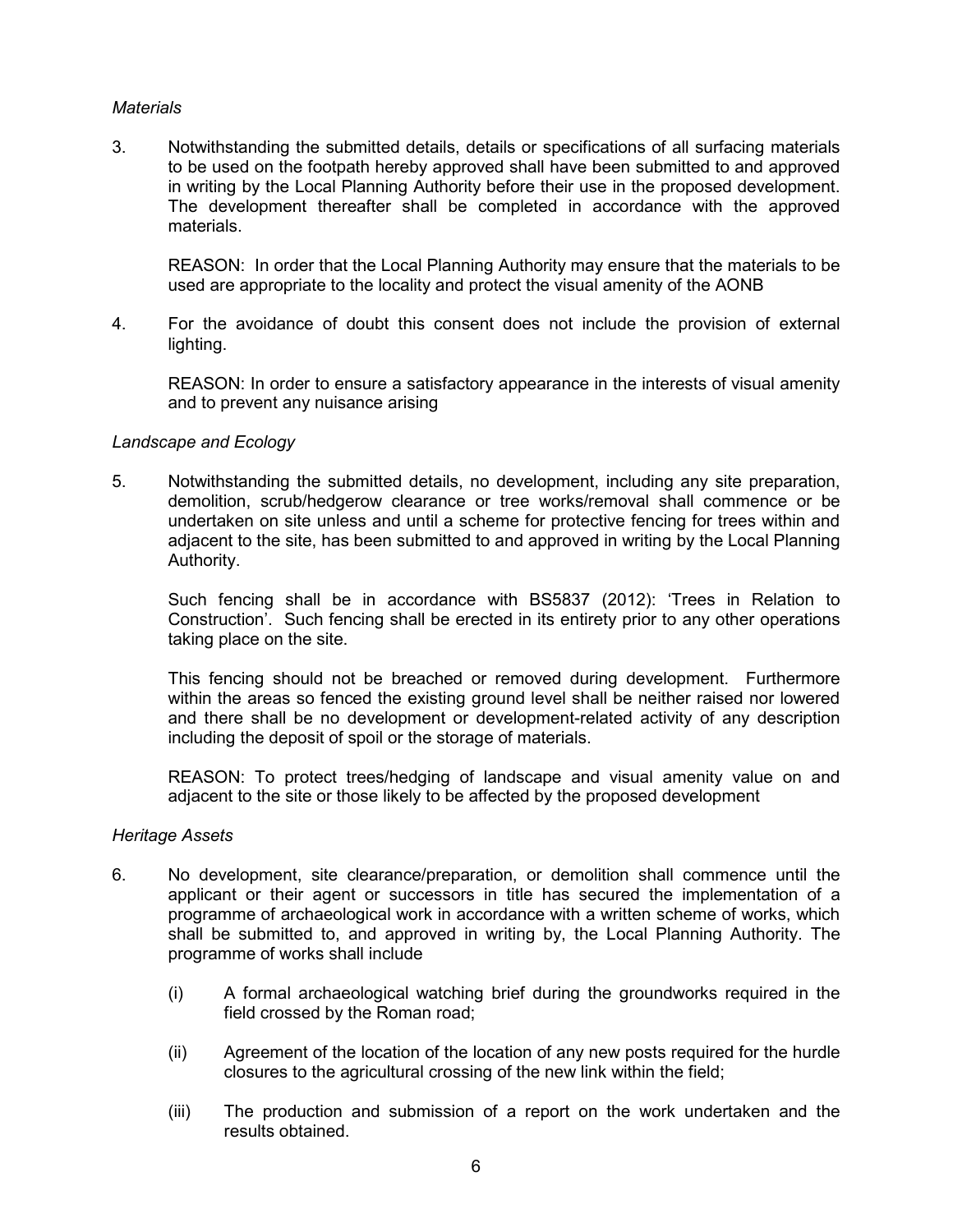All archaeological works shall be undertaken by an appropriately qualified and experienced professional archaeological contractor and comply with the standards and guidance set out by the Chartered Institute for Archaeologists (CIfA). The development shall be carried out in accordance with the agreed details.

REASON: To ensure and safeguard the investigation and recording of matters of archaeological/historical importance associated with the development.

### BACKGROUND PAPERS

https://www.ribblevalley.gov.uk/site/scripts/planx\_details.php?appNumber=3%2F2019%2F0331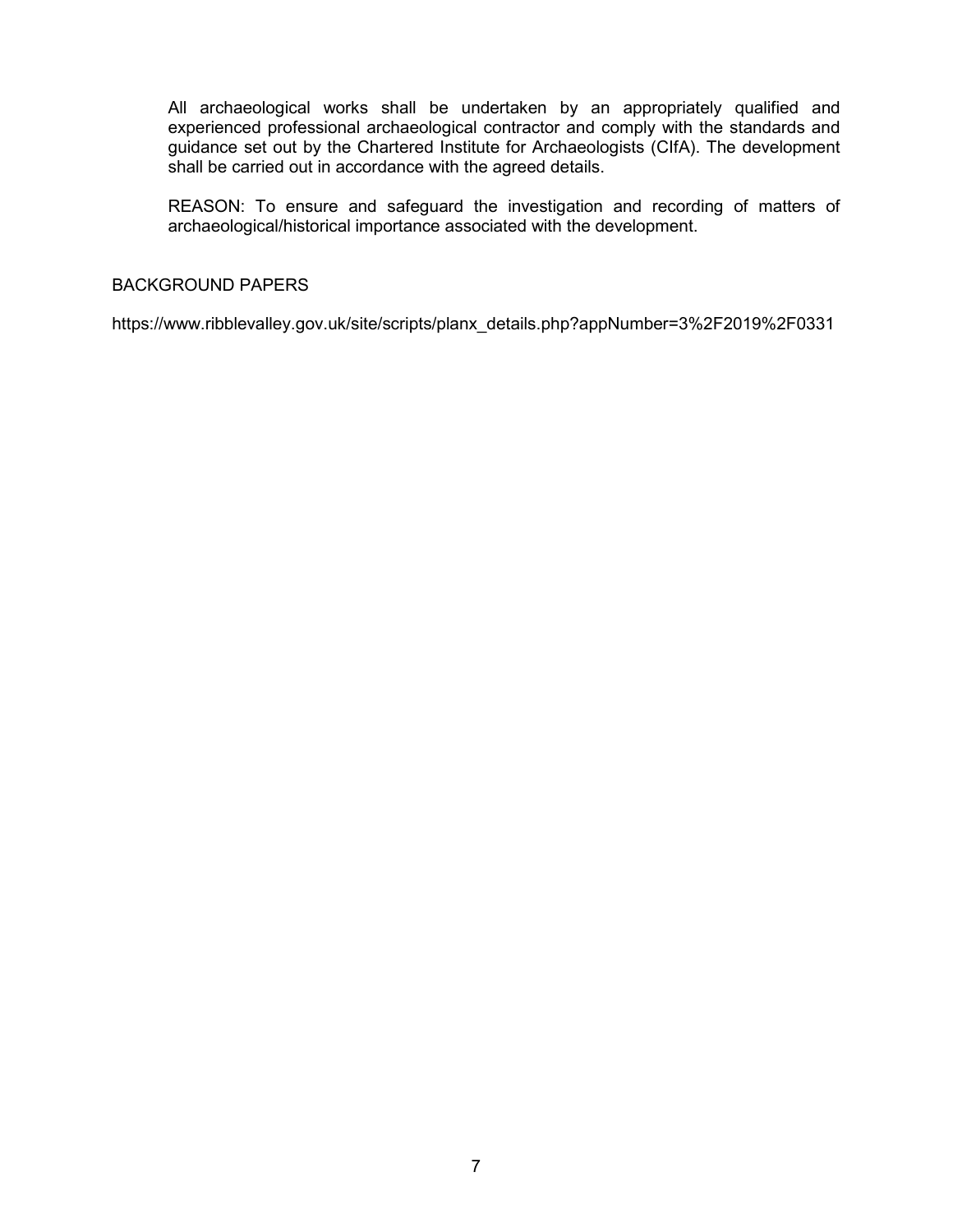### <span id="page-8-0"></span>**APPLICATION REF: 3/2019/0336 (LBC)**

GRID REF: SD 374158 441524

#### **DEVELOPMENT DESCRIPTION:**

APPLICATION FOR LISTED BUILDING CONSENT FOR EXTERNAL ALTERATIONS TO THE BUILDING INCLUDING REPLACEMENT RAIN WATER GOODS, REPAIRS TO THE ROOF, INSTALLATION OF AN ADDITIONAL REAR GROUND FLOOR SHUTTER AND THE INSTALLATION OF REINFORCED GLAZING AT BOWLING GREEN CAFE CASTLE HILL CASTLE GROUNDS CLITHEROE BB7 1BG.



### **CONSULTEE RESPONSES/ REPRESENTATIONS MADE:**

### **PARISH COUNCIL:**

No objections.

# **HISTORIC AMENITY SOCIETIES and THE GARDENS TRUST:**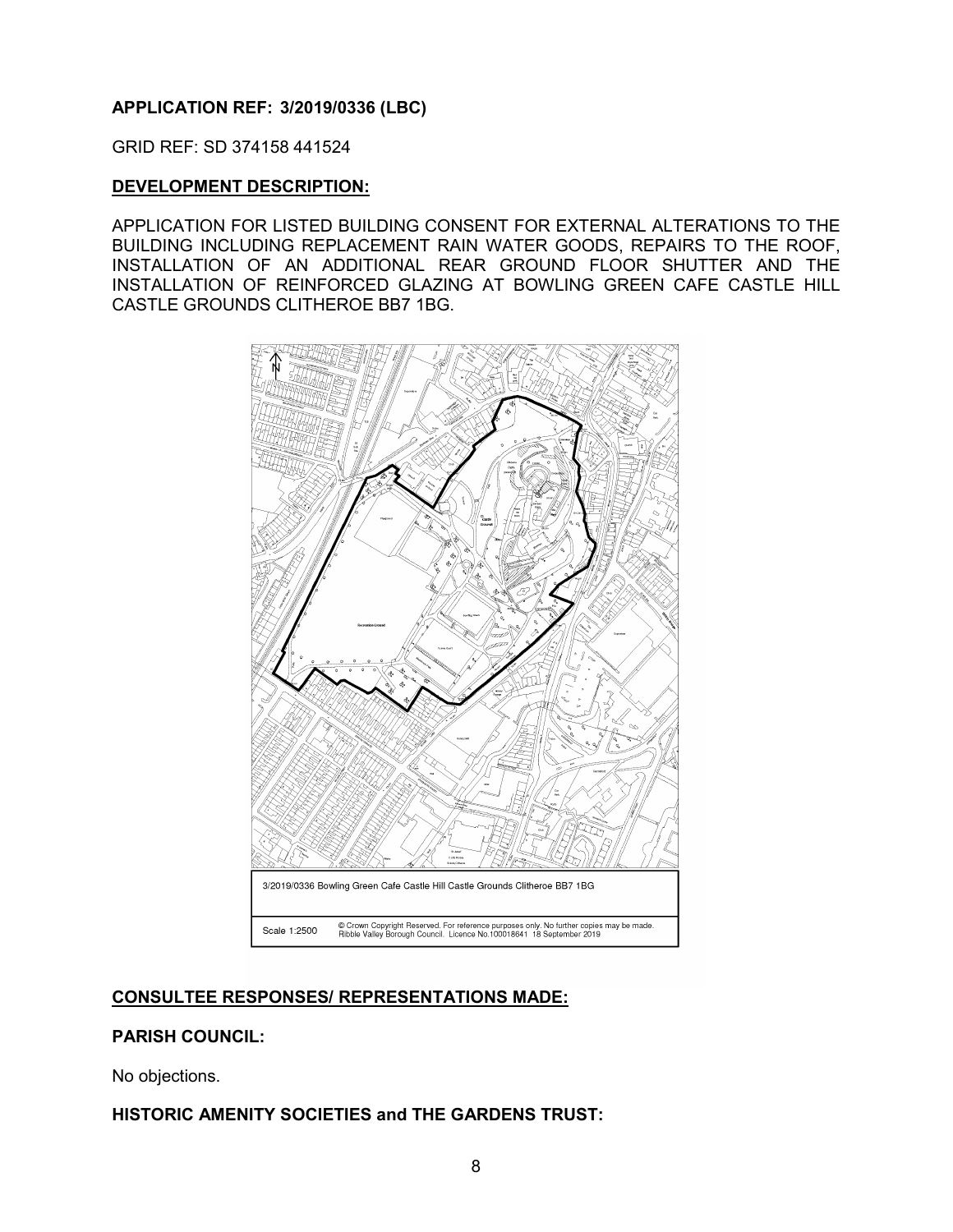Consulted, no comments received.

# **LANCASHIRE GARDENS TRUST:**

The repairs are welcomed to bring the building back into use. Support application. Ivy growth is advancing over the building - can this modest precautionary work could be incorporated into the current project.

### **ADDITIONAL REPRESENTATIONS:**

None received.

### 1. **Site Description and Surrounding Area**

- 1.1 The Bowling Green Café is considered to be part (a curtilage structure) of the Clitheroe Castle Keep and Curtain Walls Grade I listing by virtue of Section 1 (5) of the Planning (Listed Buildings and Conservation Areas) Act 1990. It was constructed circa 1920 and in 1998 was still considered to be "part of the identity of the park" (Clitheroe Castle Historical Survey for Restoration).
- 1.2 The building is prominently sited within the Clitheroe Castle Historic Park and Garden (Grade II), Clitheroe Conservation Area and the setting of 'Premises occupied by Ribble Valley Borough Council in grounds of Clitheroe Castle' and 'Outbuilding and Stable block to Clitheroe Castle and premises occupied by Ribble Valley Borough Council' (both Grade II).

### 2. **Proposed Development for which consent is sought**

2.1 Listed building consent is sought for repair (replacement of uPVC soil pipe and rain water goods in cast iron or aluminium; roof ridge and hip weathering details in zinc) and mothballing works (additional shutter; reinforced glazing) to address dilapidation and vandalism (broken windows, graffiti and roof lead theft) resulting from building disuse.

#### 3. **Relevant Planning History**

 3/2013/0478 - Listed Building Consent for the installation of single glazed hardwood framed windows and doors to the first floor level of the Bowling Green Cafe.

### 4. **Relevant Planning Policies**

Ribble Valley Core Strategy: Key Statement EN5– Heritage Assets Policy DMG1– General Considerations Policy DME4– Protecting Heritage Assets

Other Material Considerations: Planning (Listed Buildings and Conservation Areas) Act 1990 Clitheroe Conservation Area Appraisal NPPF NPPG Metal Theft from Historic Buildings: Prevention, Response and Recovery' (Historic England, July 2017)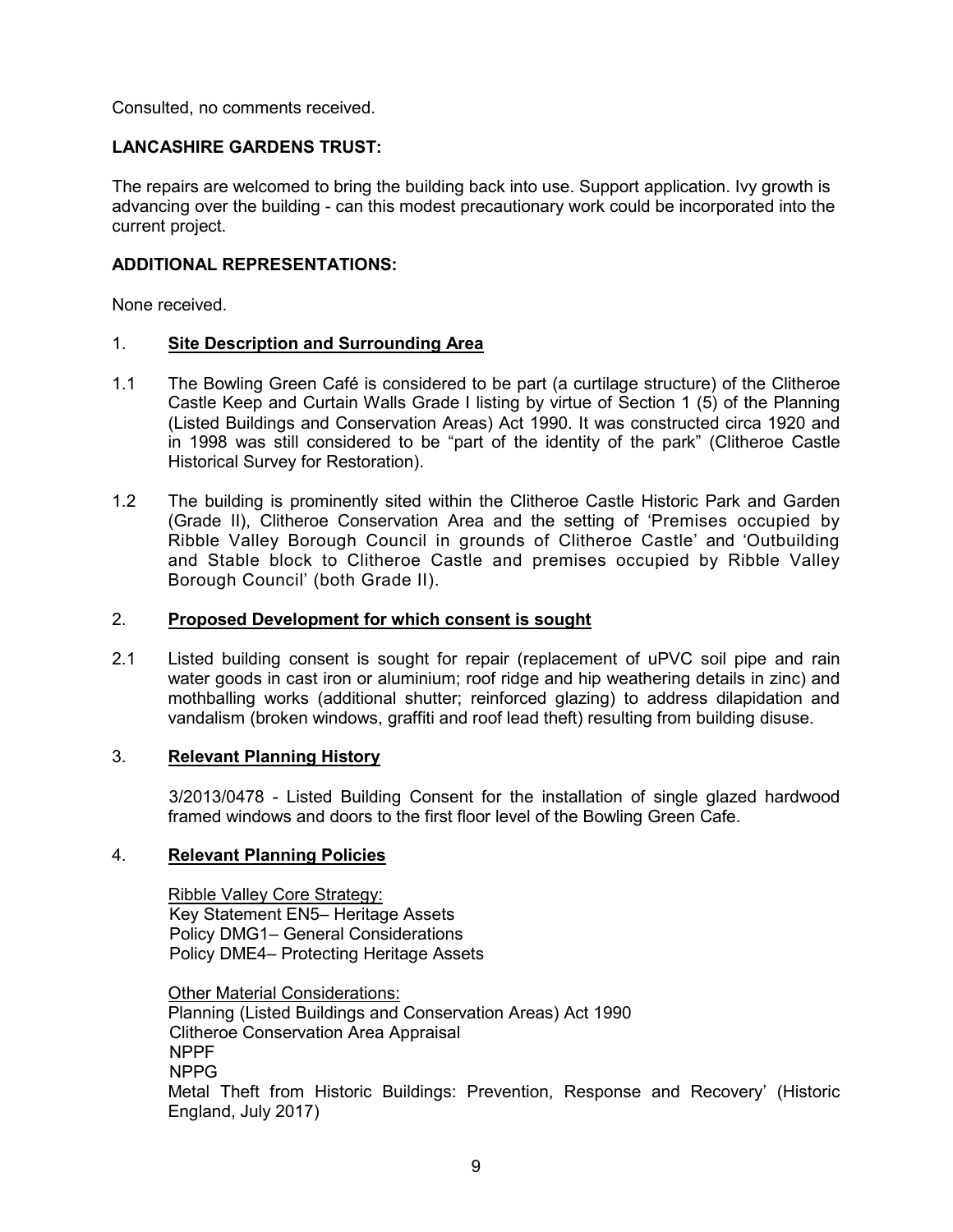# 5. **Assessment of Proposed Development**

Impact upon the setting of listed buildings, Clitheroe Conservation Area and the historic park and garden:

- 5.1 The proposed works have been carefully considered and are necessary to ensure the proper preservation of the building. The replacement of uPVC pipework is an enhancement to significance. The use of zinc (instead of lead), installation of a roller shutter and incorporation of reinforced glass will help to limit the impacts of vandalism and theft during property vacancy.
- 5.2 The applicant has confirmed in response to Lancashire Gardens Trust request that any trimming or removal of foliage that is having a detrimental impact on the structure will be carried out on commencement of the works.

### 6. **Observations/Consideration of Matters Raised/Conclusion**

6.1 The proposed works are necessary to ensure the proper preservation of the building. In giving considerable importance and weight to the duties at section 16, 66 and 72 of the Planning (Listed Buildings and Conservation Areas) Act 1990, in giving 'great weight' to the conservation of the designated heritage assets (NPPF paragraph 193) and in consideration to Key Statement EN5 and Policies DME4 and DMG1 of the Ribble Valley Core Strategy, it is recommended that conditional listed building consent be granted.

**RECOMMENDATION:** That listed building consent is granted subject to the imposition of the following condition(s):

1. The development must be begun not later than the expiration of three years beginning with the date of this permission.

REASON: Required to be imposed pursuant to Section 18 of the Planning (Listed Buildings and Conservation Areas) Act 1990.

2. The works hereby permitted shall be carried out strictly in accordance with the amended plans and details received on 18th September 2019. For the avoidance of doubt the amended details include the use of a timber window frame and a revision to the site boundary.

REASON: For the avoidance of doubt since the proposal was the subject of agreed amendments.

3. Precise specifications of the proposed window shall have been submitted to and approved in writing by the Local Planning Authority before its use in the proposed works.

The window frame shall be painted within one month of its installation and retained as such in perpetuity.

REASON: In order to safeguard the special architectural and historic interest of the listed building.

4. Precise specifications of the proposed rainwater goods shall have been submitted to and approved in writing by the Local Planning Authority before their use in the proposed works.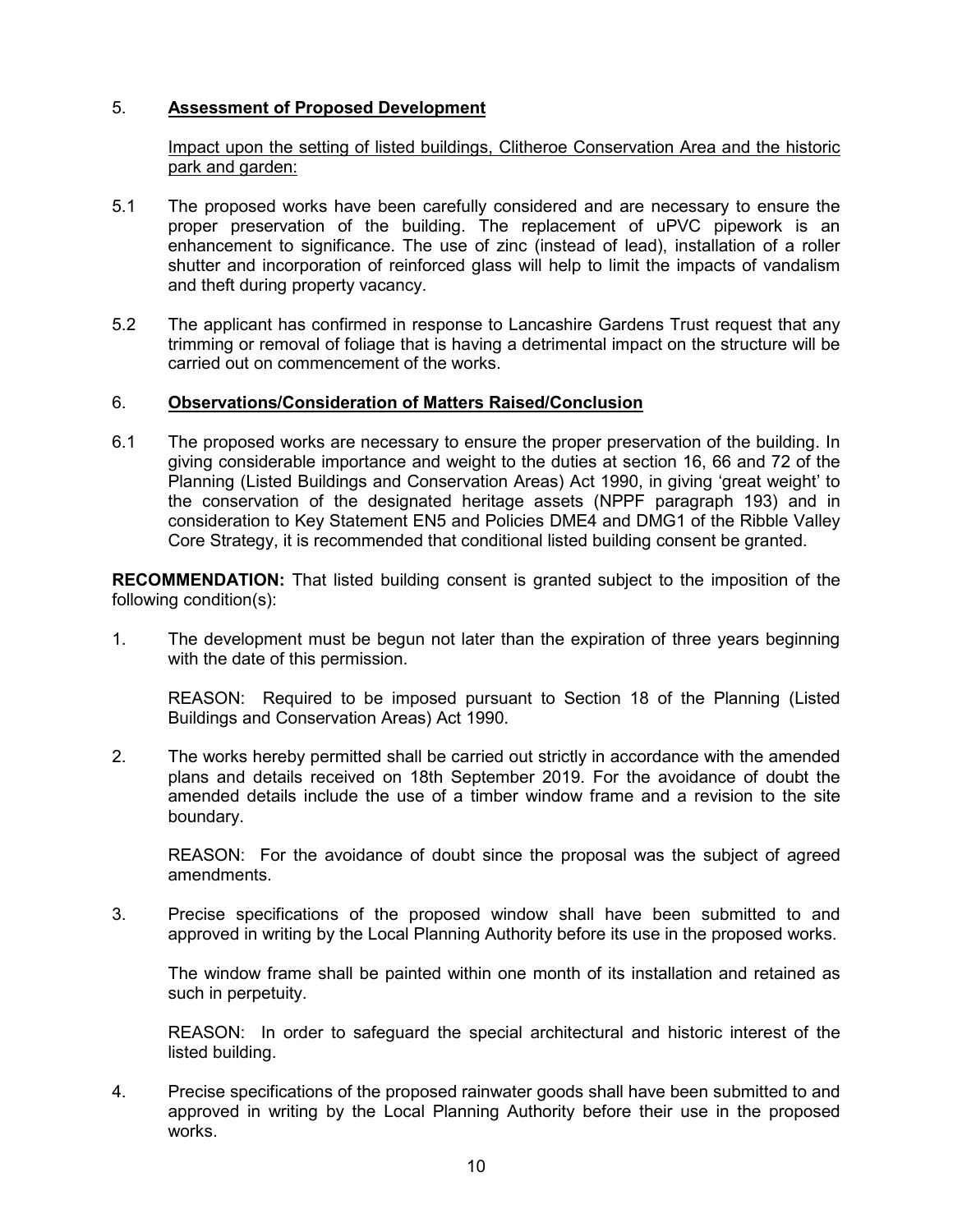REASON: In order to safeguard the special architectural and historic interest of the listed building.

# BACKGROUND PAPERS

https://www.ribblevalley.gov.uk/site/scripts/planx\_details.php?appNumber=3%2F2019%2F0336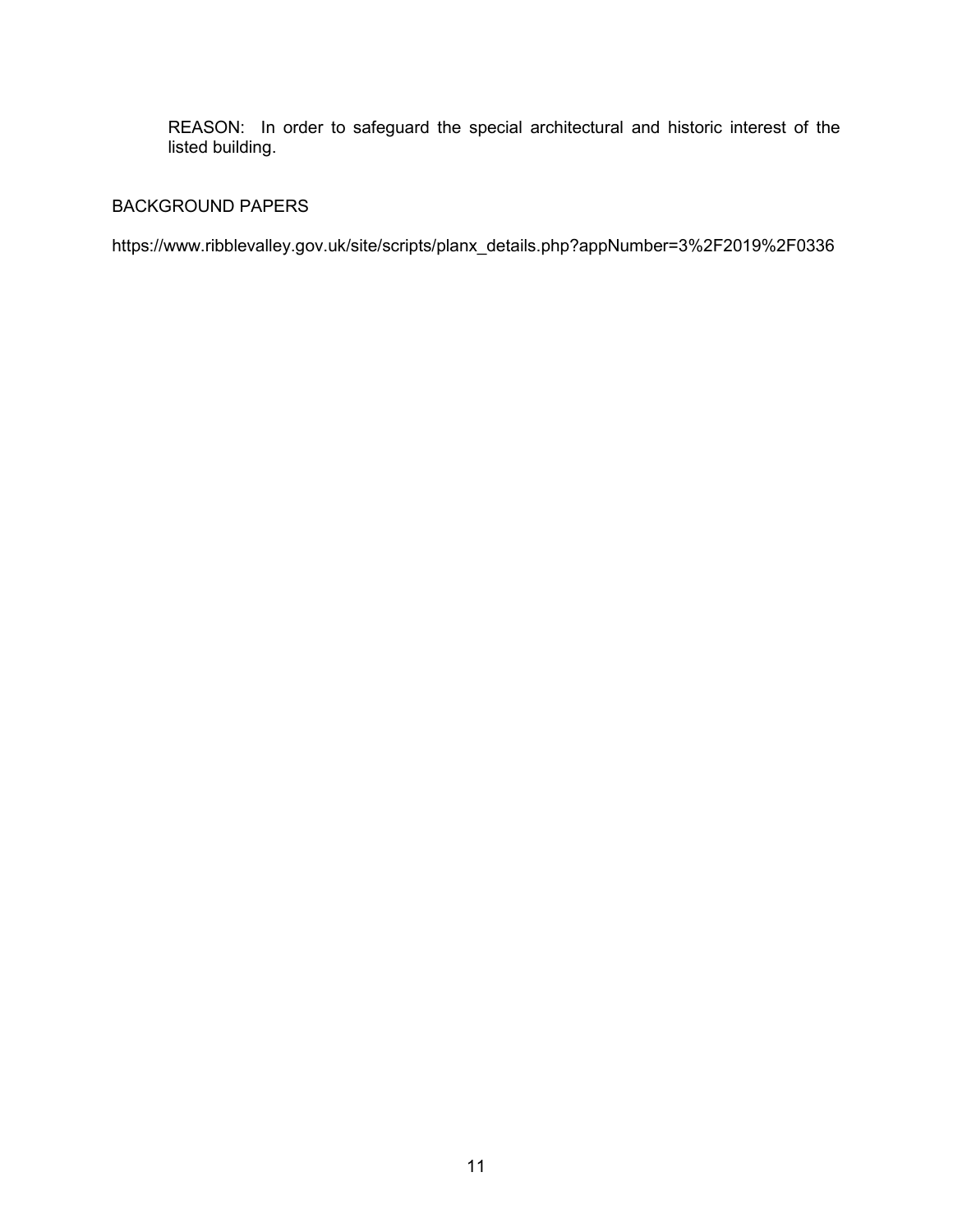# <span id="page-12-0"></span>**APPLICATION REF: 3/2019/0671**

GRID REF: SD 368832 434044

# **DEVELOPMENT DESCRIPTION:**

CONSTRUCTION OF FOUR TWO-STOREY HOLIDAY COTTAGES AND FORMATION OF A SHORT LENGTH OF ACCESS ROAD AT DEWHURST FARM, LONGSIGHT ROAD, LANGHO BB6 8AD

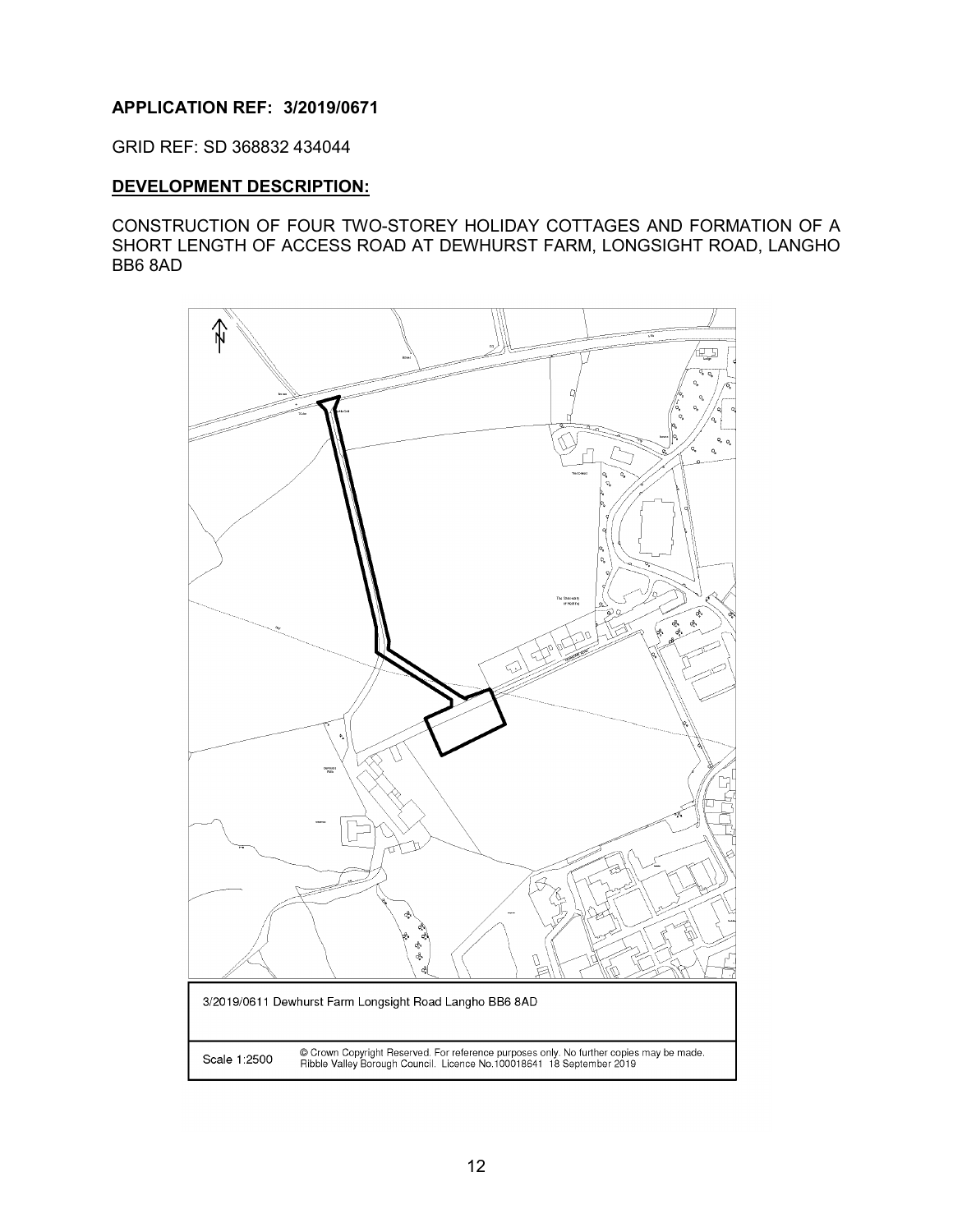# **CONSULTEE RESPONSES/ REPRESENTATIONS MADE:**

# **PARISH COUNCIL:**

Wilpshire Parish Council (WPC) objects on the grounds that the site is greenfield land and is not identified for development in the Ribble Valley Core Strategy. WPC does not believe there is demand for so many large holiday lets on this site and questions whether a good business case has been submitted in support of this application.

Billington and Langho Parish Council object on the following grounds:

- 1) The development is creating a community in the countryside, and was felt to be creep development.
- 2) The development looks to be for residential homes not holiday homes.
- 3) The application is on a greenfield site.

# **ENVIRONMENT DIRECTORATE (COUNTY SURVEYOR):**

No objections.

# **ADDITIONAL REPRESENTATIONS:**

Eight objection letters have been received and raise the following concerns:

- The single track lane is not sufficient for the present number of vehicles and farm vehicles which use it on a daily basis.
- There was supposed to be a passing place installed which hasn't been completed to date resulting in cars having to reverse.
- The existing access from the A59 is unsafe.
- How strangers arriving at the 'holiday lets' will cope is cause for concern.
- Refuse trucks have struggled to turn in the yard and have since refused to do so.
- Loophole which allows holiday lets to be granted is widely used as the easy route to creating residential properties.
- Is Mr Turner planning to sell these to four holiday let buyers or sell them as a business to one purchaser?
- Section 10 of the application form is incorrect as there are hedgerows on the site.
- The development would decimate the local wildlife.
- The large holiday lets would be clearly visible from the road and would not be in-keeping with the surrounding landscape.
- How will the development connect to main sewage?
- This is creep development and feel that the long-term view is to apply for more housing.
- The properties are large 4-5 bed properties for use by large groups such as stag and hen parties. This would be of huge concern with groups drinking and playing music.
- No aware there was such high demand for large holiday lets within the area. Does Mr Turner have a business plan in place?
- Kemple View should be contacted and made aware of this development.
- Plot 4 appears to sit directly over a section of Dewhurst Road.
- The application site is with the countryside remote from services and facilities of villages and towns in the area resulting in a high dependency on a private motor vehicle.
- Harmful to the open, undeveloped character of the application site, which provides an important physical and visual buffer with residential development nearby.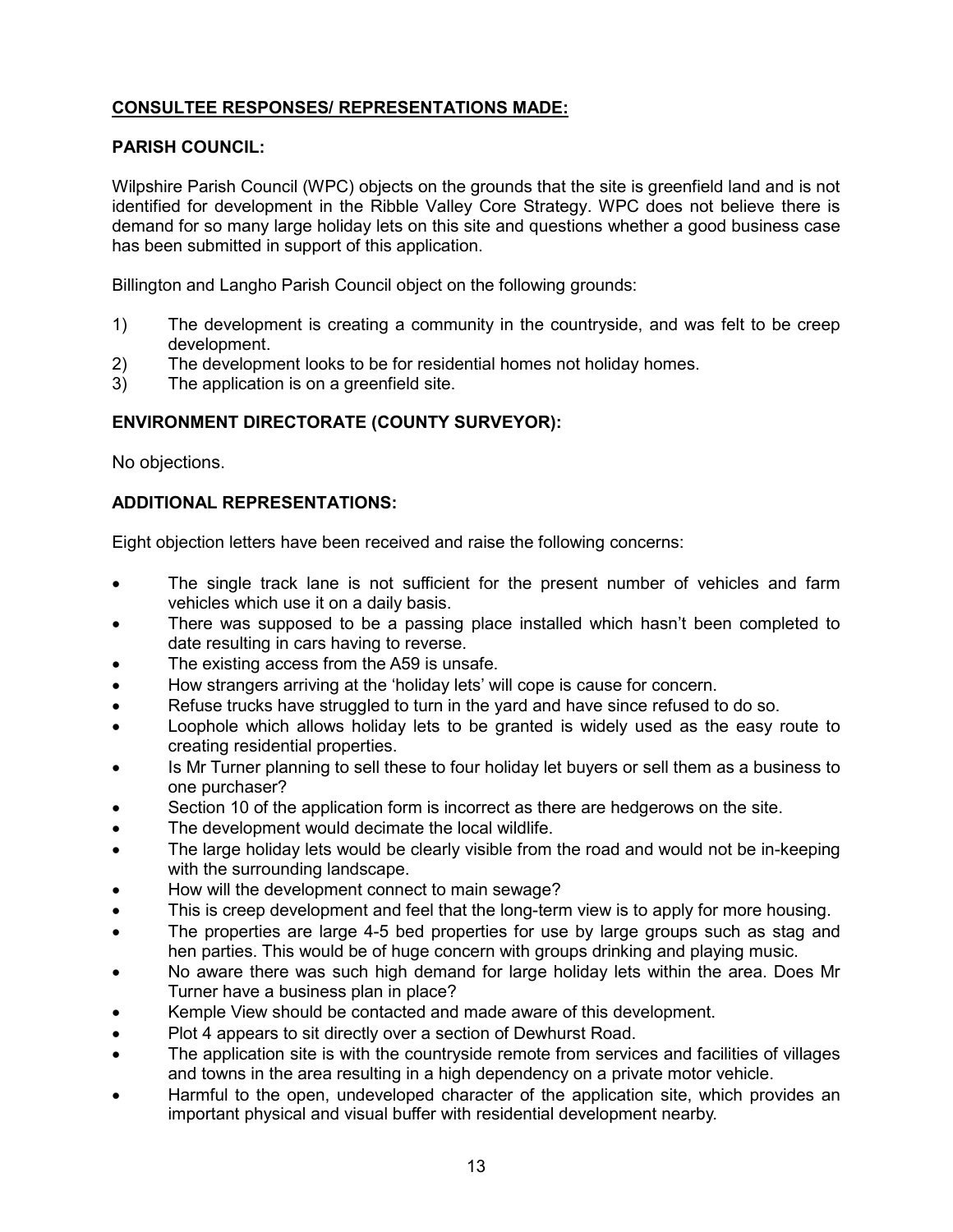- Policies in the Core Strategy make it clear that the provision of tourism accommodation should not be at the expense of harm being caused to the natural environment.
- Examples of other holiday accommodation at Dewhurst Farm and within the area as quoted in the applicant's statement are materially different to the proposed development in that the accommodation replaced existing buildings.

# 1. **Site Description and Surrounding Area**

- 1.1 This is a full planning application for the erection of four two-storey holiday homes at Dewhurst Farm, Longsight Road, Langho. Dewhurst Farm is a complex of former agricultural buildings that have over recent years been converted to residential use. The group of buildings now comprises the farmhouse, three detached residential barn conversions and an under construction new build two-storey holiday home following demolition of a dutch barn.
- 1.2 Dewhurst Farm is located at the end of an approximately 320m access track off the south side of the A59 Longsight Road within the Parish of Billington and Langho and in the open countryside between Copster Green and Langho. The group of buildings is immediately adjoined on all sides by agricultural land. Further east of Dewhurst Farm is The Rydings residential development and Langho FC and to the south east Kemple View hospital. Dewhurst Road, a short row of semi-detached properties, extends from the western edge of this cluster of development towards Dewhurst Farm

# 2. **Proposed Development for which consent is sought**

- 2.1 The proposed holiday homes would infill the existing gap between the closest dwelling, 5 Dewhurst Road, and the new build two-storey holiday home which was approved in early 2019.
- 2.2 The four two-storey holiday homes proposed would have a linear arrangement and would have north facing principal elevations looking towards the A59 and beyond. Each unit of accommodation would have a different design but all would be two storeys with heights ranging from 6.6 metres to 8.2 metres and would provide 4-6 bedrooms. The buildings would be constructed with natural stone walls and blue roof slate with aluminium window frames and doors. It is proposed to create a length of new track extending from the existing access track. The proposed new track would cut across agricultural land. The proposed holiday homes would rely on the main access into Dewhurst Farm from the A59.
- 2.3 Use Class C3 of the Town and Country Planning (Use Classes) Order 1987 includes 3 sub-categories for dwellinghouses as follows:
	- C3(a) Use by a single person or a family (a couple whether married or not, a person related to one another with members of the family of one of the couple to be treated as members of the family of the other), an employer and certain domestic employees (such as an au pair, nanny, nurse, governess, servant, chauffeur, gardener, secretary and personal assistant), a carer and the person receiving the care and a foster parent and foster child.
	- C3(b): Up to six people living together as a single household and receiving care e.g. supported housing schemes such as those for people with learning disabilities or mental health problems.
	- C3(c) groups of people (up to six) living together as a single household. This allows for those groupings that do not fall within the C4 HMO definition, but which fell within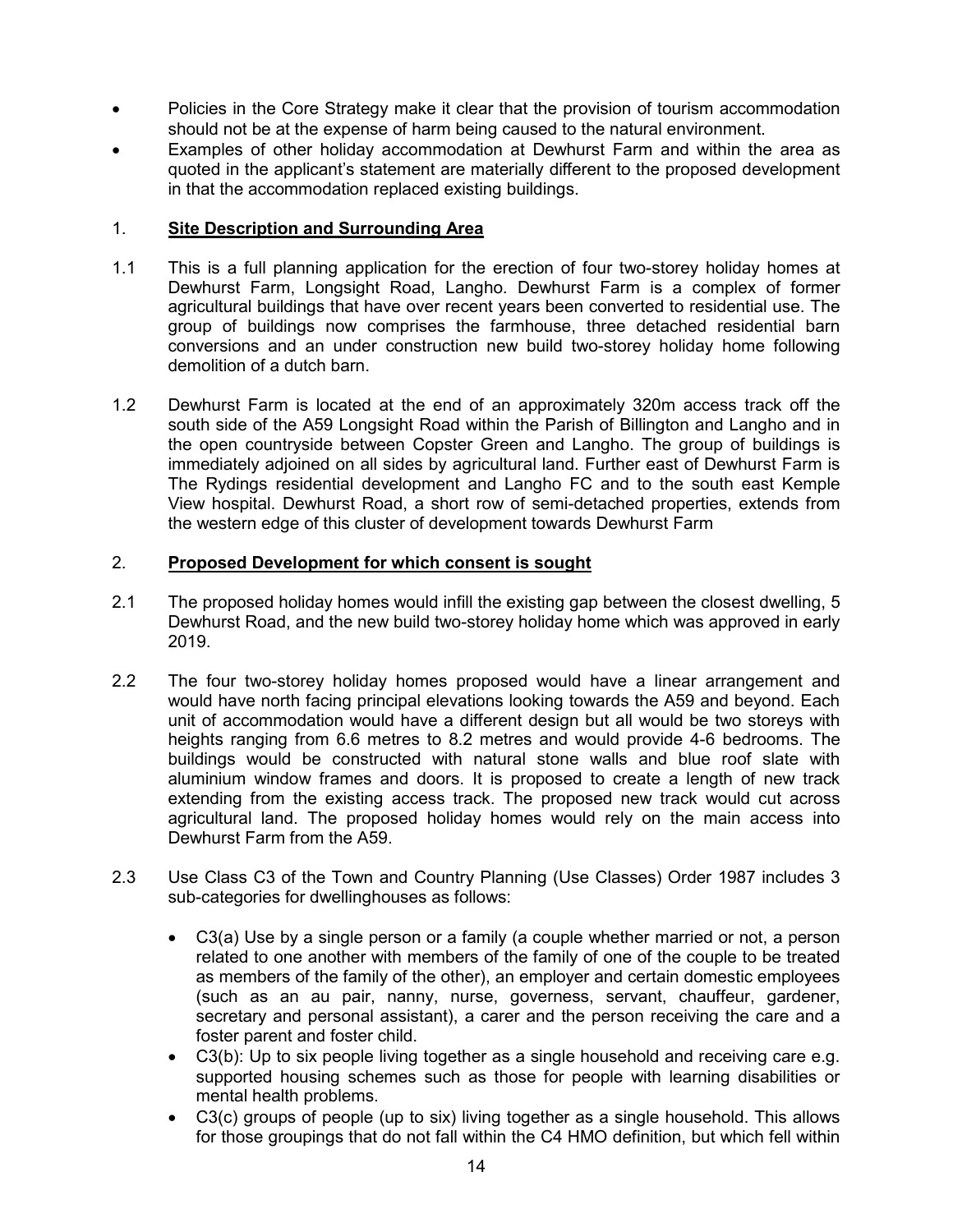the previous C3 use class, to be provided for i.e. a small religious community may fall into this section as could a homeowner who is living with a lodger.

- 2.4 In respect of holiday let accommodation, for entire properties rented to a single group of up to 6 guests, serviced accommodation will usually fall under the C3 use class, as above.
- 2.5 In this case it is noted that the units proposed (up to six bedrooms) are very large and anything over and above 6 guests would fall to be considered as *sui generis*. This would be applicable when the holiday homes are occupied by more than six people not forming a single household (defined in s258 of the Housing Act 2004) and as such would not fall in the C3 (dwellinghouses) use category.

### 3. **Relevant Planning History**

3/2019/0076 - Proposed erection of a two-storey holiday cottage following the demolition of the existing Dutch barn. Approved with conditions.

3/2018/0704 - Variation of conditions 2 (approved plans), 8 (sight lines) and 9 (implementation of access road improvements) from planning permission 3/2018/0082 to allow an amended design relating to alterations to the access road. Approved with conditions.

3/2018/0082 - Proposed erection of a two storey holiday cottage following demolition of an existing Dutch barn (Resubmission of application 3/2017/0644). Approved with conditions.

3/2017/0644 - Proposed erection of a two storey holiday cottage following demolition of an existing Dutch barn. Refused.

3/2016/0023 - Prior approval of proposed change of use of agricultural building to a dwellinghouse (Class Q(b) only). Refused.

3/2015/0632 - Prior approval of proposed change of use of agricultural building to a dwellinghouse (Class Q(a) only). Approved.

#### 4. **Relevant Policies**

#### **Ribble Valley Core Strategy:**

Key Statement DS1 – Development Strategy Key Statement DS2 –Sustainable Development Key Statement EN2 – Landscape Key Statement EC1 – Business and Employment Development Key Statement EC3 – Visitor Economy Policy DMG1 – General Considerations Policy DMG2 – Strategic Considerations Policy DMG3 – Transport and Mobility Policy DME2 – Landscape and Townscape Protection Policy DME3 -- Site and Species Protection and Conservation Policy DMB1 – Supporting Business Growth and the Local Economy Policy DMB3 – Recreation and Tourism Development

**National Planning Policy Framework**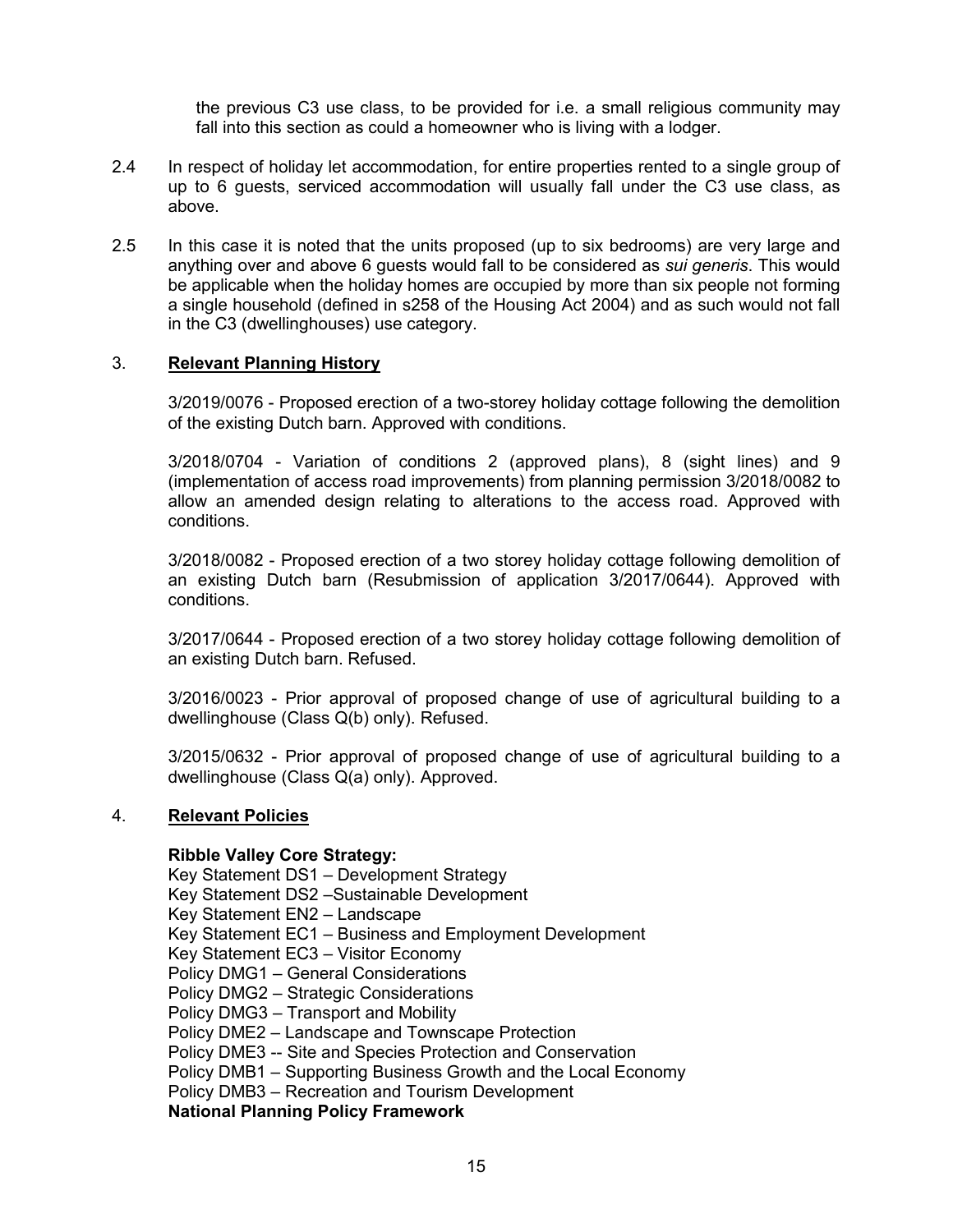# 5. **Assessment of Proposed Development**

5.1 The main matters to be considered in the determination of this application relate to the principle of the development, the impact of the proposed development upon surrounding landscape, its effect on residential amenity, ecology and highway safety.

### 5.2 Principle of Development

- 5.2.1 Core Strategy Key Statement EC3 relates specifically to the visitor economy and supports proposals that contribute to and strengthen the visitor economy of Ribble Valley.
- 5.2.2 The application site is located in the Open Countryside. Core Strategy Policy DMG2 requires development outside of defined settlement areas to meet at least one of six considerations one of which is the following:

*4. The development is for small scale tourism or recreational developments appropriate to a rural area.*

- 5.2.3 There is no definition of "small scale" in the Core Strategy. In assessing the scale of development, it is considered that the current proposals and the single unit of holiday accommodation (that has already been consented) must be considered cumulatively. Whilst the erection of five holiday homes could be considered as 'small-scale' Members should note that the five holiday homes at this site (1 x 4 bed, 3 x 5-bed and 1 x 6-bed) could accommodate upto approximately 40 people when fully occupied.
- 5.2.4 Policy DMB3 relates specifically to recreation and tourism development. Tourism and visitor attractions are generally supported subject to the following criteria being met:
	- *1. The proposal must not conflict with other policies of this plan;*
	- *2. The proposal must be physically well related to an existing main settlement or village or to an existing group of buildings, except where the proposed facilities are required in conjunction with a particular countryside attraction and there are no suitable existing buildings or developed sites available;*
	- *3. The development should not undermine the character, quality or visual amenities of the plan area by virtue of its scale, siting, materials or design;*
	- *4. The proposals should be well related to the existing highway network. It should not generate additional traffic movements of a scale and type likely to cause undue problems or disturbance. Where possible the proposals should be well related to the public transport network;*
	- *5. The site should be large enough to accommodate the necessary car parking, service areas and appropriate landscaped areas; and*
	- *6. The proposal must take into account any nature conservation impacts using suitable survey information and where possible seek to incorporate any important existing associations within the development. Failing this then adequate mitigation will be sought.*
- 5.2.5 The proposed development is reasonably located in terms of access to services and facilities, being around 2.2km from Langho. Although it is likely that visitors would be largely dependent on the private motor vehicle it is considered that the proposed development complies with the general intentions of policies DMG2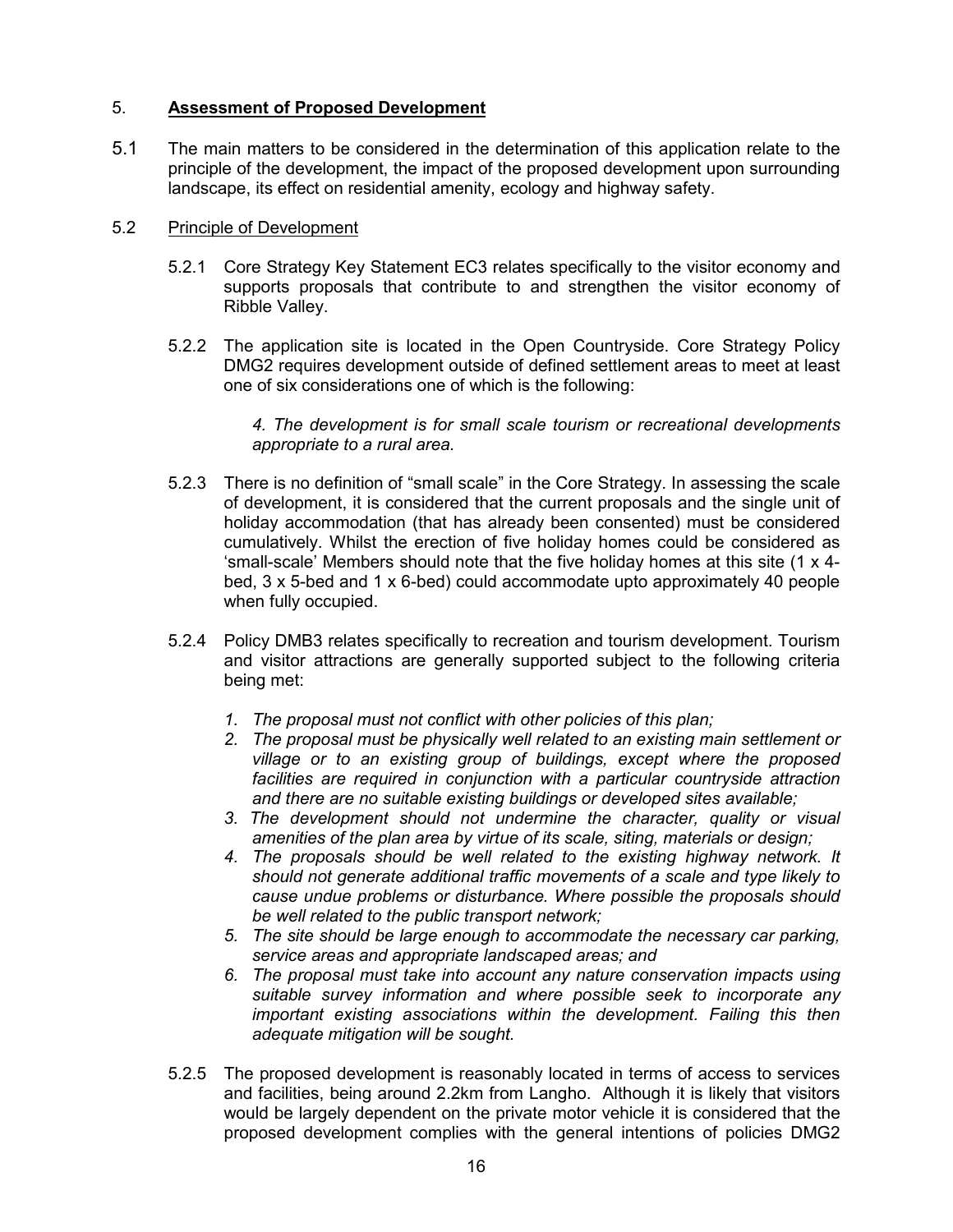and DMB3 and is acceptable in principle subject to meeting the detailed criteria of that policy and any other material considerations.

- 5.2.6 Whilst the relevant planning policies do not require the submission of economic justification for such proposals in the case such justification has been requested due to the scale of development proposed and the fact that the operation of the holiday home business is unclear within the submission information. However, the agent has refused to provide such information, commenting that there is no policy requirement for them to do so.
- 5.2.7 The development proposed will generate significant build costs and it would not be unreasonable to expect that in advance of applying for planning permission the applicant would have calculated the potential build costs for the development, researched the demand for holiday lets in the area and calculated the potential financial benefits of such a development.
- 5.2.8 Members will be aware that there have been numerous planning approvals for holiday accommodation across the Borough. Given the permissions that exist the economic justification for the proposals was not considered unreasonable and would have assisted in demonstrating the demand for such large properties before the harm associated with new build development within the countryside (within an area where non-restricted dwellinghouses would not be considered acceptable) is created.
- 5.2.9 However based upon current planning policies the lack of additional economic/ business justification in itself if not considered to be a reason to refuse the application. In the event that Members are minded to grant planning permission a planning condition to restrict use of the holiday homes to 'short-term holiday lets' would be attached to the decision along with the requirement for the site operator to maintain a register of occupants of the holiday accommodation.

#### 5.3 Effects Upon the Landscape/Visual Amenity

- 5.3.1 As required by Policy DMG2 of the Core Strategy, within the open countryside development will be required to be in keeping with the character of the landscape and acknowledge the special qualities of the area by virtue of its size, design, use of materials, landscaping and siting. Where possible new development should be accommodated through the re-use of existing buildings, which in most cases is more appropriate than new build. Key Statement EN2 provides additional guidance on development in the open countryside stating that "*developers should adopt a non-standardised approach to design which recognises and enhances local distinctiveness*". Policy DMB3 'Recreation and Tourism Development' states that development should not undermine the character, quality or visual amenities of the plan area by virtue of its scale, siting, materials or design. As such great care must be given to ensure that new buildings do not harm the character and visual appearance of the area.
- 5.3.2 The application site is located within the open countryside. Dewhurst Farm lies to the west of a cluster of development including a residential estate "The Rydings", Langho Sports and Social Club, Longsight Nursery garden centre, a children's day nursery and Kemple View hospital. Dewhurst Farm is somewhat physically detached from this development cluster although the degree of separation is 100 metres from the closest residential property, 5 Dewhurst Road. The proposed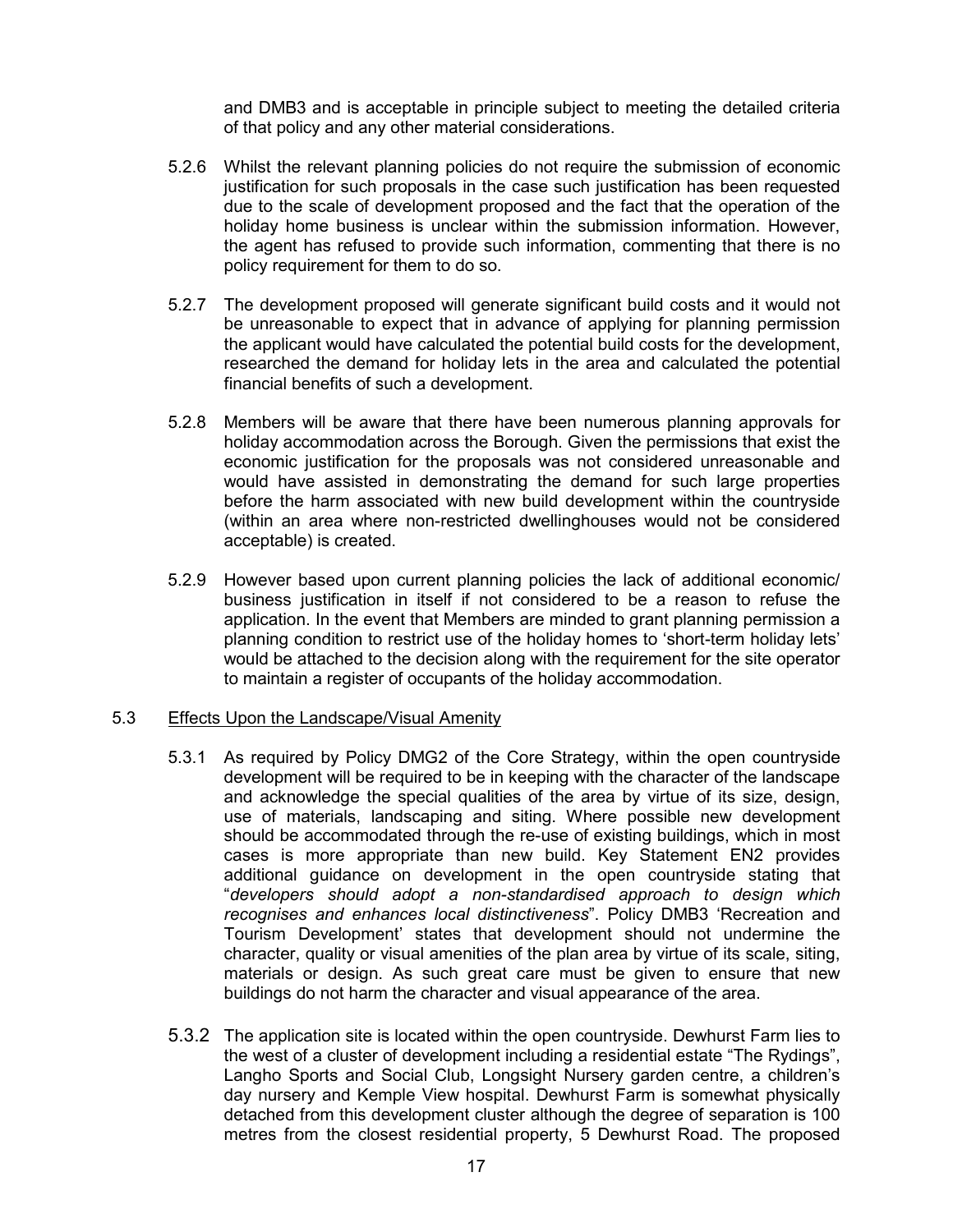development would fill this gap and would be seen in the context of surrounding development. The proposed new holiday homes, when viewed from the A59 and the public footpath which passes through Dewhurst Farm, would be seen alongside existing two storey residential properties of red-brick construction.

- 5.3.3 Taking into account the site's location including its proximity to existing built form and character of the local landscape, the proposed development would not appear unduly harmful to the visual appearance of the area. The A59 corridor is a well-settled area and the main transport route through the borough and Key Statement EC1 of the Core Strategy seeks to direct employment development to locations well-related to the A59 corridor. Whilst not a traditional employment use, the creation of four holiday homes would have associated visitor expenditure, and tourism is a key part of the borough's economic strategy.
- 5.3.4 The proposals would also include parking to the front to accommodation (four cars per holiday home). Whilst there would generally be a requirement to minimise the visual prominence of vehicular parking in the open countryside, there is an existing hedgerow along the northern site boundary which would screen the proposed parking area. There are also south facing gardens associated with each unit. The rear garden boundary would form a sensible extension from the garden of Fell View Barn, a single storey barn conversion, and would round-off the corner of the field. Whilst the rear garden would be generous they would be commensurate with the size of the units proposed.
- 5.3.5 Taking all of the above into account, whilst the erection of new buildings within the countryside will inevitably have an impact, particularly on the openness of the area, in this case the development will be 'read' as part of the existing built form and will not create a visually discordant form of development significant enough to warrant a refusal. The development is considered to be acceptable from a visual perspective subject to appropriate conditions including, but not limited to, those to control the appearance of the development including materials, landscaping, boundary treatment and external lighting.

#### 5.4 Amenity of Neighbouring Residents

- 5.4.1 Objections have been received from nearby residents relating to noise and disturbance that could arise from the provision of four holiday homes in this location. It is acknowledged that some short-term occupants, particular if in larger groups, may have a tendency to create more noise than they would do in their own homes.
- 5.4.2 However, it is considered that the proposed use in itself would not result in unacceptable noise or disturbance. There would be a requirement to ensure that the proposed holiday accommodation is appropriately managed so those nearby residents are not unduly impacted. The procedure for dealing with noise if any arises would be to report it to the Council's Environmental Health section for investigation. Should consent be granted, as a condition there would be a requirement for a Site Management Plan to be submitted to the Council prior to occupation of the holiday accommodation which sets out measures to ensure that the behaviour of persons at the site is reasonable and not detrimental to the amenities of nearby residents.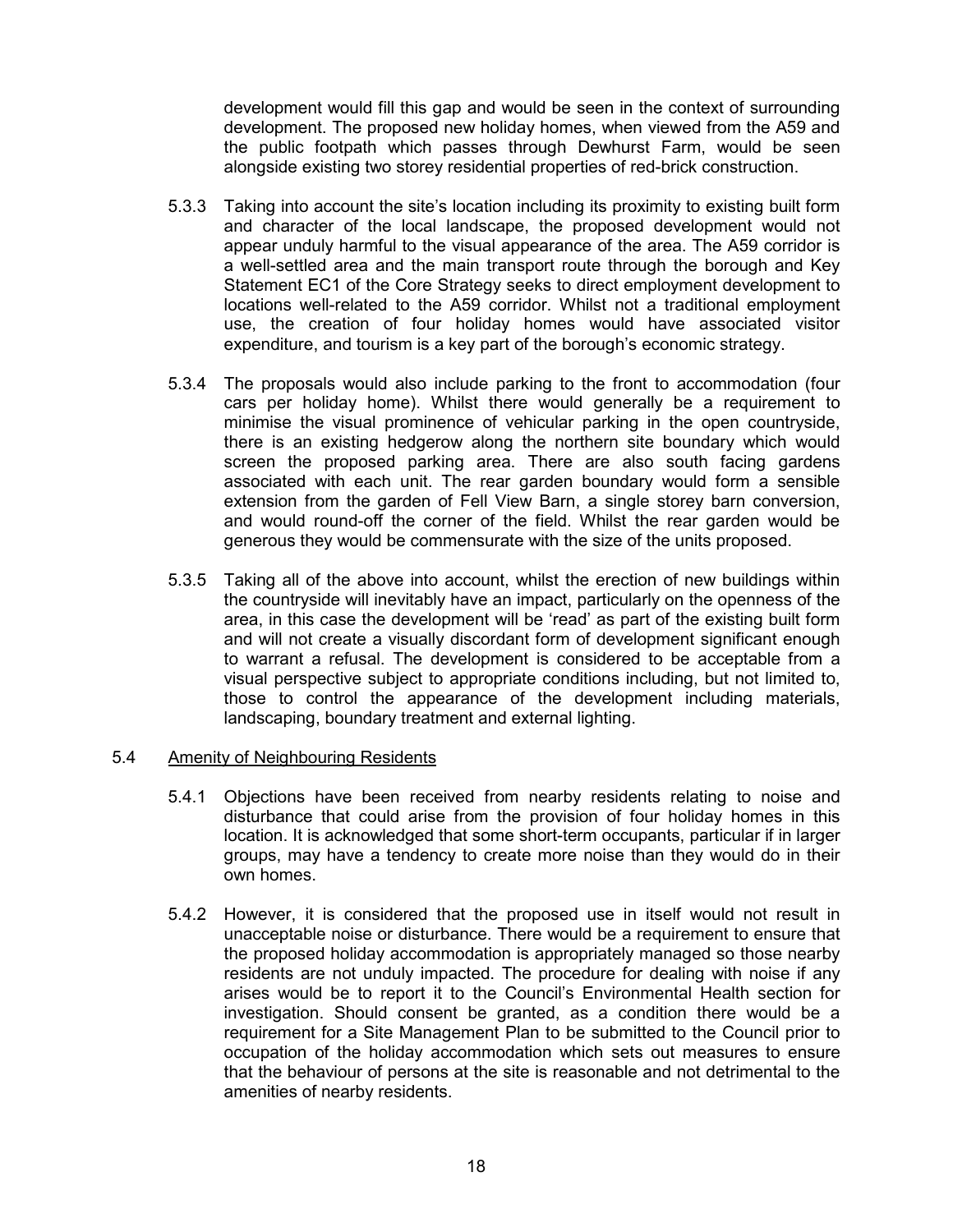5.4.3 Given that the units are for short-term holiday accommodation only there is no requirement to consider whether future short-term occupants would be afforded light, outlook and privacy levels that would be normally expected of a permanent residence. However taking account of the submitted plans, there are no facing habitable room windows and the holiday homes would provide short-term occupants with adequate privacy, light and outlook. There would be no unacceptable adverse impact on occupants of any of the existing residential properties at Dewhurst Farm or Dewhurst Road arising from the proposals.

### 5.5 Observations/Consideration of Matters Raised/Conclusion

- 5.5.1 Policy DMB3 requires recreation and leisure developments to be well related to the existing highway network. The application site is accessed off the A59, the main strategic route in the borough. The scale and type of development would not result in a significant increase in traffic movement to produce any undue problems or disturbance.
- 5.5.2 The four proposed units of holiday accommodation would be accessed from Longsight Road via the existing farm entrance and as such would be well-related to the existing highway network. Recent planning applications for the conversion a large two-storey barn to dwelling (planning application 3/2018/1130) and the erection of a two-storey unit of holiday accommodation (planning application 3/2019/0076) at Dewhurst Farm were approved on the proviso that the existing entrance and track would be suitably upgraded prior to first use so that it would be safe to accommodate the increase in traffic. At the time of writing both these developments are incomplete and have not yet been occupied and as such, the trigger point for completion of the improvements to the entrance and track has not been activated.
- 5.5.3 The County Surveyor has raised no objections to this application. There would be a requirement to ensure that the previously agreed improvements to the entrance and track, which include widening and surfacing works at the site entrance and the provision of passing places, are completed prior to the first use of the development.
- 5.5.4 The application site forms part of an agricultural field and such grassland is generally considered to be of low ecological value. The only feature of ecological importance is the existing boundary hedge, part of which would need to be removed to facilitate the proposed development. Should consent be granted, the removal of the hedgerow would have to be undertaken outside the bird nesting season. Furthermore, in accordance with Core Strategy Policy DME3 there would be a requirement to provide appropriate compensatory and enhancement measures to improve biodiversity in the surrounding area in the form of artificial bird and bat nesting/roosting features.

### 6 **Observations/Consideration of Matters Raised/Conclusion**

6.1 Having regard to the above, it is considered that the proposed holiday lets would not result in an unacceptable impact on the visual appearance and character of the immediate area. Accordingly it is recommended that the application be approved.

**RECOMMENDATION:** That the application be APPROVED subject to the following conditions: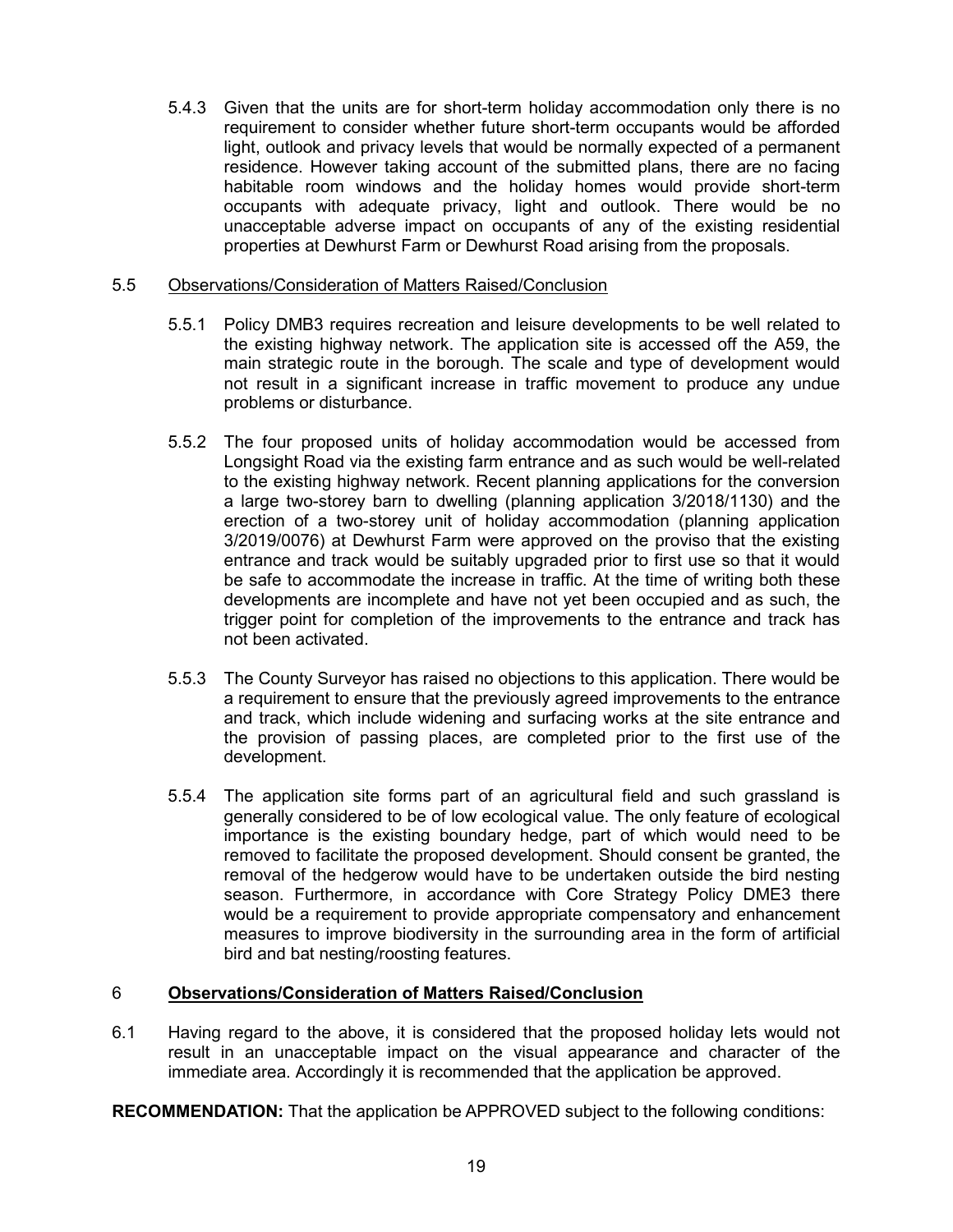#### *Timings and Commencement*

1. The development must be begun not later than the expiration of three years beginning with the date of this permission.

REASON: Required to be imposed by Section 51 of the Planning and Compulsory Purchase Act 2004.

2. Unless explicitly required by condition within this consent, the development hereby permitted shall be carried out in complete accordance with the proposals as detailed on drawings:

Units 1 & 2 Proposed Floor Plans, Roof Plan & Elevations, Proposed Cross Section (Tur/155/2672/01 A (received 10.09.19) Units 3 & 4 Proposed Floor Plans, Roof Plan & Elevations, Proposed Cross Section (Tur/155/2672/02 A (received 10.09.19) Existing and Proposed Site Plans (Tur/155/2672/03 A received 10.09.19) Location Plan (Tur/155/2672/04) Proposed Bin Storage Areas. Plan and Elevations of Bin Store. Swept Path Analysis for Refuse Wagon (Tur/155/2672/05 (received 11.09.19) Highway Plan (Tur/155/2672/06 (received 18.09.19)

REASON: For the avoidance of doubt and to clarify which plans are relevant to the consent.

#### *Matters of Design*

3. For the avoidance of doubt this planning approval does not incorporate the erection of external lighting on any structure hereby approved, or elsewhere within the site.

REASON: In order to ensure a satisfactory appearance in the interests of visual amenity and to prevent nuisance arising.

4. No unit of holiday accommodation hereby approved shall be brought into use until 1.2 metre high natural stone walls to bound its plot, have been erected.

REASON: In order that the Local Planning Authority may ensure that the detailed design of the proposal is appropriate to the locality.

5. External refuse recycling/bin stores shall be made available for use in accordance with drawing no. Tur/155/2672/05 before the development hereby approved is first brought into use and retained thereafter.

REASON: To ensure the provision of satisfactory facilities for the storage of refuse and recycling and in the interest of visual amenity.

6. The proposed new length of track between the application site and the existing access from the A59 to Dewhurst Farm shall be constructed from two strips of dark coloured gravel, with a central grass strip (as per the email from Colin Sharpe (GHA) dated 16.09.2019).

REASON: To ensure that the materials used are visually appropriate to the locality.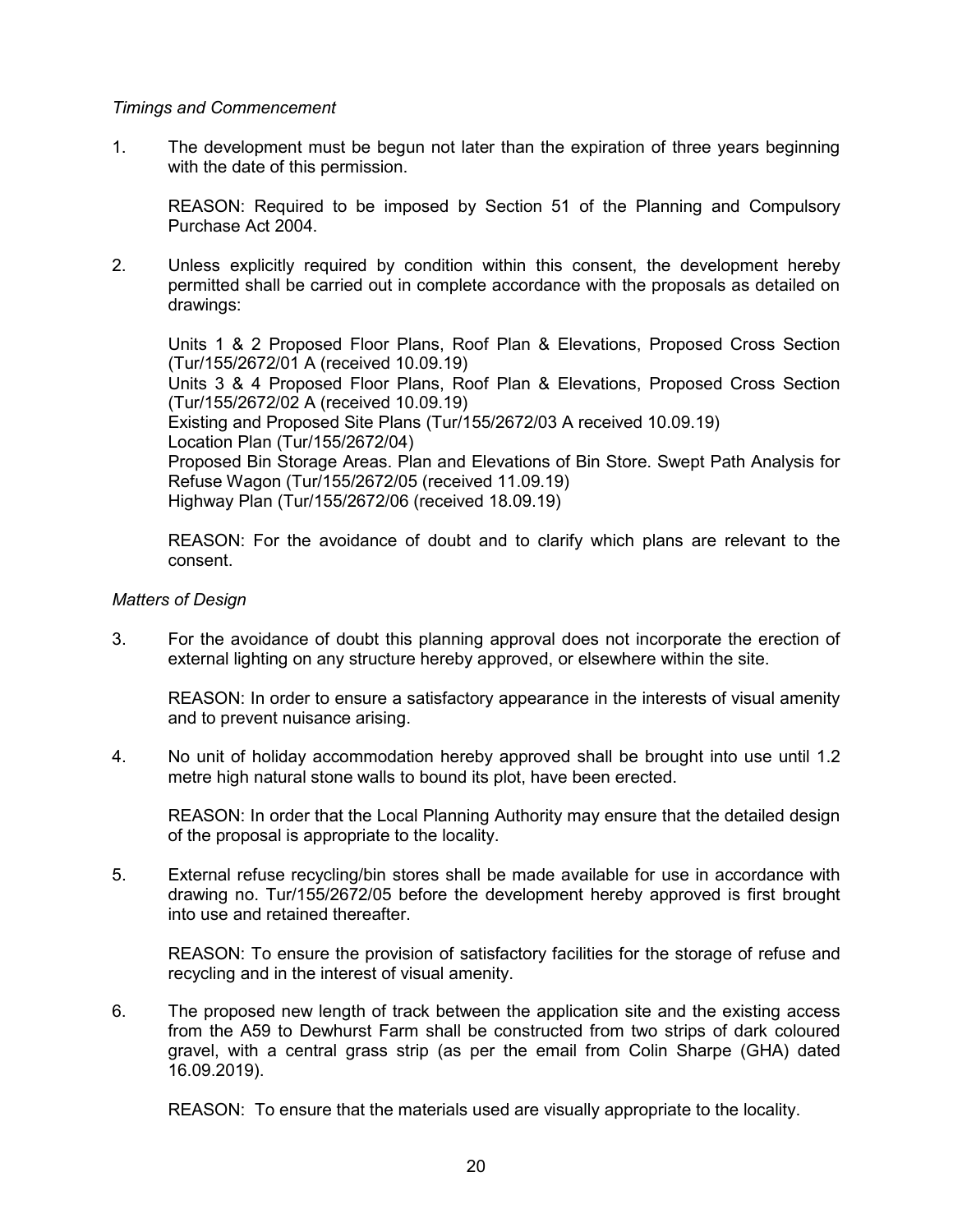7. Notwithstanding the submitted details, precise specifications or samples of external facing and roofing materials shall have been approved in writing before their use in the proposed development. The materials shall be implemented within the development in strict accordance with the approved details submitted to and approved in writing by the Local Planning Authority.

REASON: In order that the Local Planning Authority may ensure that the materials to be used are appropriate to the locality.

8. A dedicated electric vehicle charging point shall be provided for each unit of holiday accommodation prior to first use of the development hereby approved. Thereafter, the electric vehicle charging points shall be permanently maintained.

REASON: To promote sustainable modes of transport.

#### *Further Control over Development*

9. Notwithstanding the provisions of The Town and Country Planning (Use Classes) (Amendment) (England) Order 2015, or any equivalent Order following the revocation and re-enactment thereof (with or without modification), the holiday units hereby approved shall only be used as short-term holiday accommodation and for no other purpose.

REASON: For the avoidance of doubt, and to avoid an over-intensive use and to ensure that the development remains compatible with the character of the area and the intensity and frequency of usage remains proportionate to the use hereby approved.

10. The proposed holiday units shall be restricted to short-term holiday purposes only. No unit on the site shall be occupied at any time as permanent residential accommodation or as a person's main place of residence.

The owners/operators of the site shall maintain an up-to-date register of the names of all occupiers of the units, and of their main home addresses, and shall make this information available, on request, to the Local Planning Authority.

REASON: To prevent the permanent residential occupation of the site in a location where new residential development is unacceptable in principle and to define the scope of the permission hereby approved.

#### *Highways*

11. Prior to the first use of the development hereby permitted, sight lines of 200m in both directions from a point 2.4m south of the edge of the carriageway of the A59 shall be provided as shown on drawing no. Tur/155/2672/06.

The land within these splays shall be maintained thereafter, free from obstructions such as walls, fences, trees, hedges, shrubs, ground growth or other structures within the splays in excess of 1.0 metre in height above the height at the centre line of the adjacent carriageway.

REASON: To enable vehicles to enter and leave the premises in a safe manner without causing a hazard to other road users.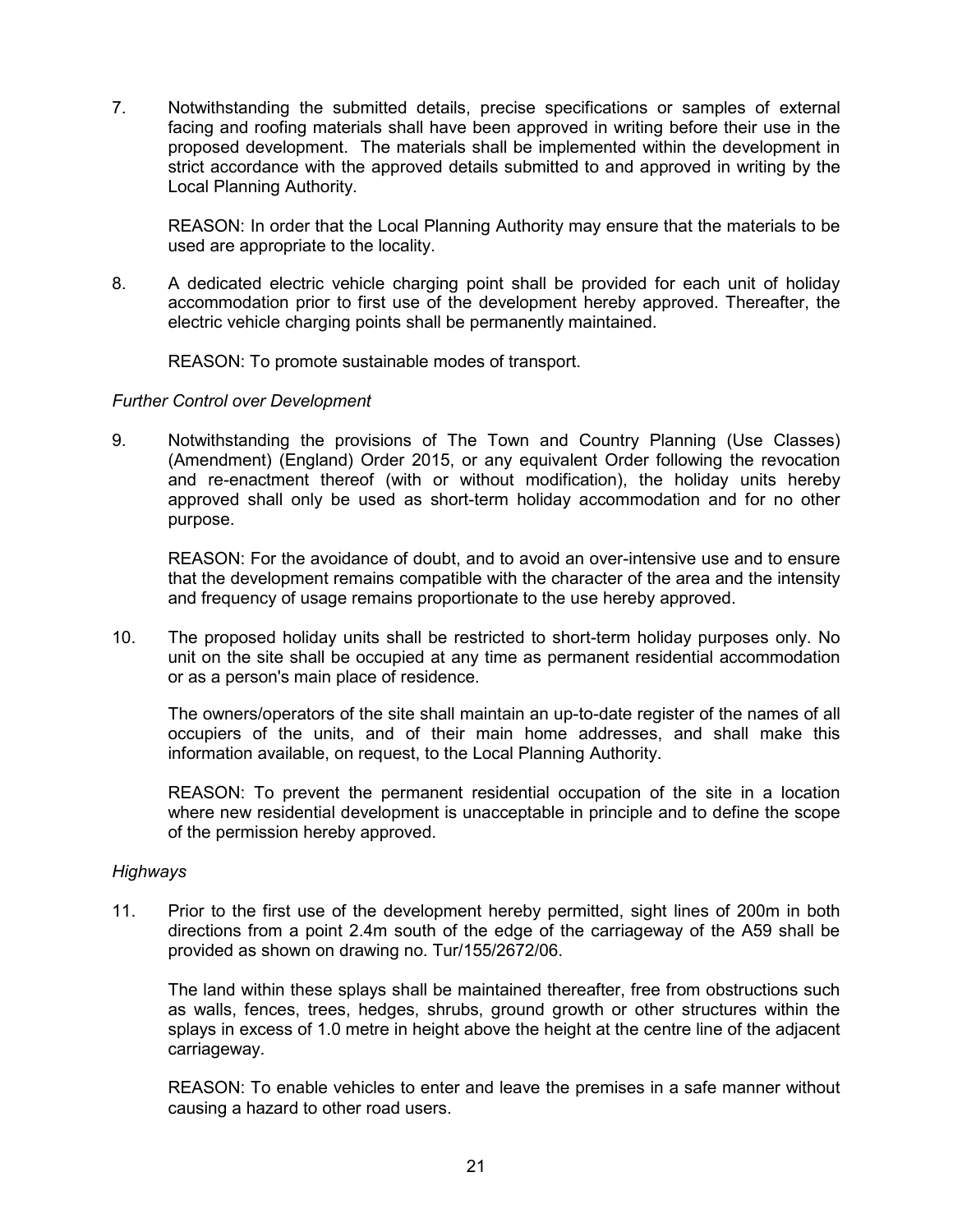12. The access road improvements shown on submitted Drawing Number Tur/155/2672/06 shall have been fully completed prior to the holiday units hereby permitted being brought into use.

REASON: In the interests of highway safety.

13. The car parking and manoeuvring areas shall be laid out in accordance with the approved plans before the holiday accommodation hereby approved is first brought into use and shall be permanently maintained as such thereafter.

REASON: To allow for the effective use of the parking areas.

### *Landscape and Ecology*

14. Any removal of vegetation including trees and hedges shall be undertaken outside the nesting bird season [March - August inclusive] unless preceded by a pre-clearance check by a licensed ecologist on the day of removal which confirms the absence of nesting birds.

REASON: To ensure that there are no adverse effects on the favourable conservation status of birds.

15. No above ground development shall take place until details of the provisions to be made for building dependent species of conservation concern, artificial bird nesting boxes and artificial bat roosting sites have been submitted to, and approved in writing by the Local Planning Authority. The details shall be submitted on a building dependent bird and bat species development site plan and include details of the numbers of artificial bird nesting boxes and artificial bat roosting sites. The details shall also identify the actual wall and roof elevations into which the above provisions shall be incorporated. The artificial bird/bat boxes shall be incorporated into the building during the construction works before the development is first brought into use and shall be retained and maintained thereafter.

REASON: In the interests of biodiversity and to enhance nesting/roosting opportunities for species of conservation concern and protected species.

#### *Residential Amenity*

- 16. Prior to first occupation of the development hereby approved a Site Management Plan shall have been submitted to, and agreed in writing by, the Local Planning Authority. For the avoidance of doubt the submitted document shall provide details of the following:
	- i) Measures to ensure that the behaviour of persons at the site is reasonable and not detrimental to the amenities of nearby residents.
	- ii) Details of the person or persons who would be responsible for assisting occupiers of the cottage(s) with any queries/problems; and would also be responsible for ensuring that the behaviour of persons at the site is reasonable and not detrimental to the amenities of nearby residents.
	- iii) The addresses of the person or persons responsible for the operation of the site.

Thereafter, the development shall be operated in strict accordance with the approved details.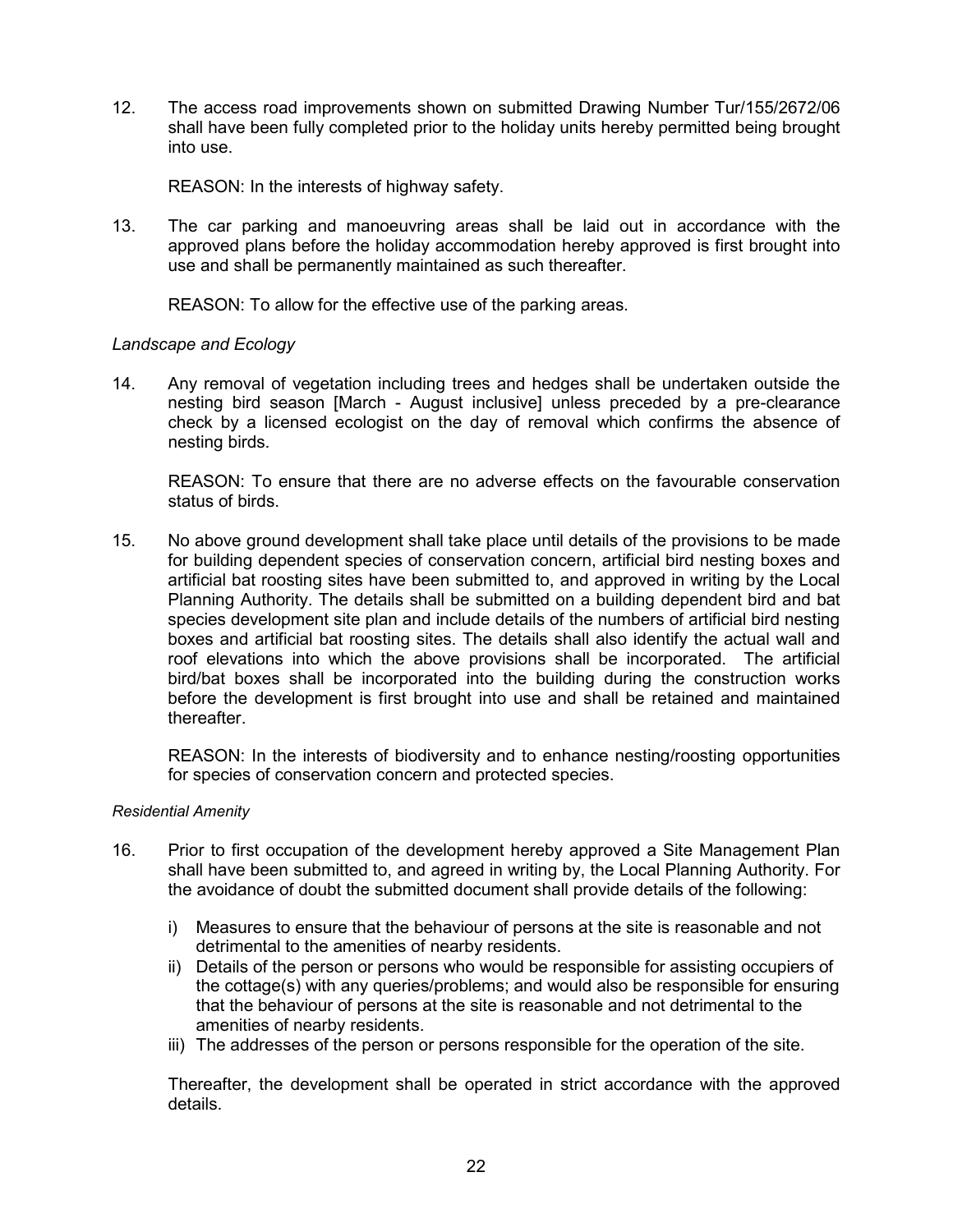REASON: To ensure the satisfactory management of the site in the interests of general amenity of the area, to safeguard where appropriate neighbouring residential amenity.

17. Unless otherwise agreed in writing by the Local Planning Authority, no building or engineering operations within the site or deliveries to and from the site shall take place other than between 07:30 hours and 18:00 hours Monday to Friday and between 08:30 hours and 14:00 hours on Saturdays, and not at all on Sundays or Bank Holidays.

REASON: In order to protect the amenities of existing residents.

### *Drainage and Flooding*

18. Foul and surface water shall be drained on separate systems.

REASON: To secure proper drainage and to manage the risk of flooding and pollution.

### BACKGROUND PAPERS

https://www.ribblevalley.gov.uk/site/scripts/planx\_details.php?appNumber=3%2F2019%2F0671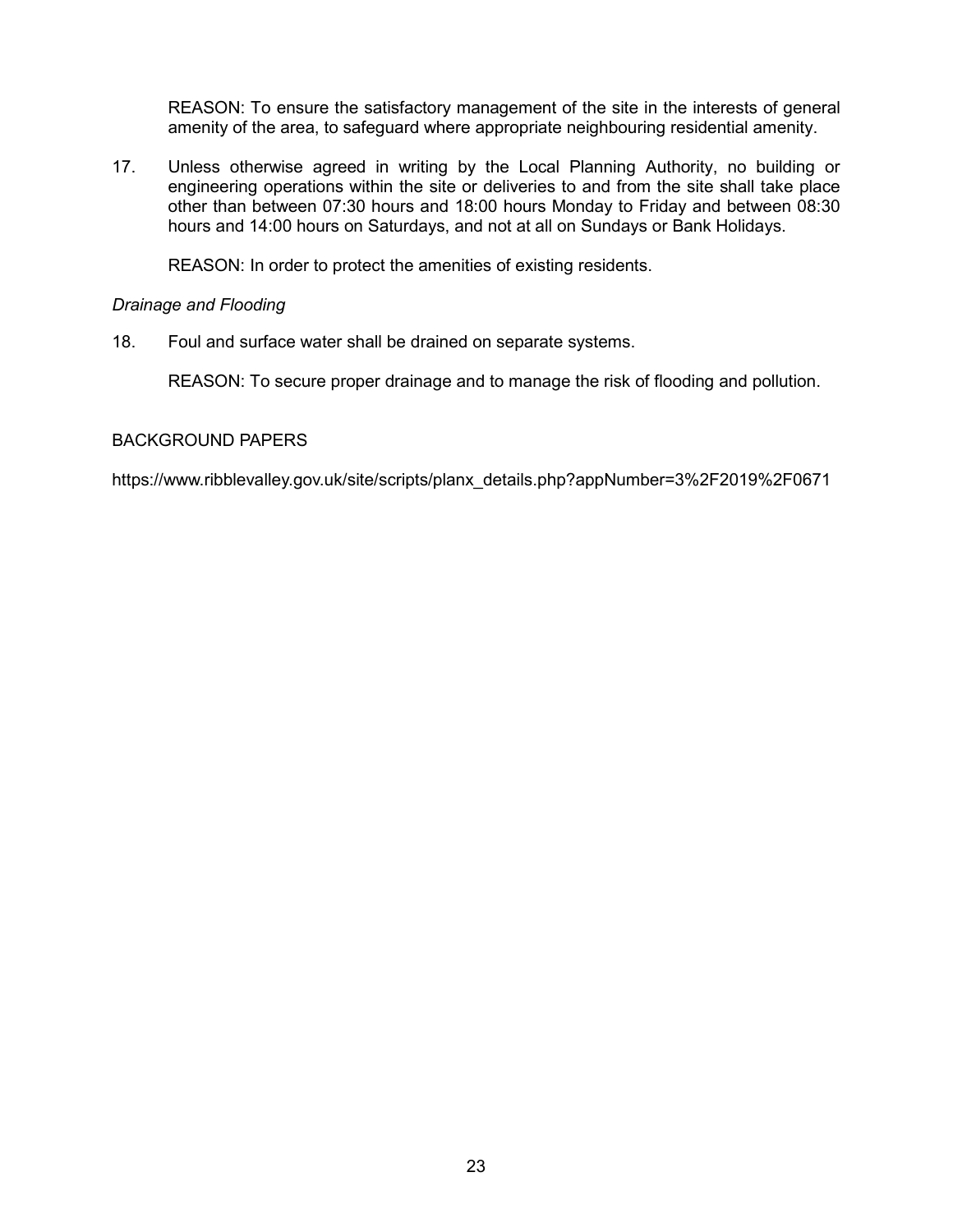### APPLICATIONS WITHDRAWN

| <b>Plan No</b> | <b>Proposal</b>                                                                                                                                                                                                                                                                           | Location                                                                            |
|----------------|-------------------------------------------------------------------------------------------------------------------------------------------------------------------------------------------------------------------------------------------------------------------------------------------|-------------------------------------------------------------------------------------|
| 3/2019/0349    | Removal of condition 8 (two right-hand<br>windows shown on the north east elevation)<br>from planning permission 3/2017/1112.                                                                                                                                                             | <b>Trinity Methodist Church</b><br>Wesleyan Row<br>Parson Lane<br>Clitheroe BB7 2JY |
| 3/2019/0553    | Demolition of existing single-storey lean-to<br>extension to side and replacement with new<br>two-storey extension to side and rear,<br>including balcony to rear and Juliet balcony to<br>side. Single storey extension to side of new<br>two-storey extension. Relocation of front door | 2 Moorend Cottages<br><b>Ribchester Road</b><br><b>Dinckley</b><br>BB6 8AJ          |

and construction of new single-storey porch. Further alterations to fenestration at front and rear of existing dwelling including insertion of roof lights. Extension of domestic curtilage to provide new vehicular access and parking.

3/2019/0626 Construction of a single storey extension. Iron Forge, Whitewell Road Cow Ark, Clitheroe BB7 3DG

| <b>Application</b><br>No and<br>reason for<br>appeal | <b>Date</b><br>Received/<br>Appeal<br><b>Start Date</b> | <b>Site Address</b>                                                           | <b>Type of</b><br>Appeal<br><b>Procedure</b> | Costs<br>application<br>received | Date of<br><b>Inquiry or</b><br><b>Hearing if</b><br>applicable | <b>Progress</b>                   |
|------------------------------------------------------|---------------------------------------------------------|-------------------------------------------------------------------------------|----------------------------------------------|----------------------------------|-----------------------------------------------------------------|-----------------------------------|
| 3/2018/0474<br>R of pp                               | 09/07/2019                                              | <b>Great Mitton Hall</b><br><b>Mitton Road Mitton</b><br>BB7 9PQ              | <b>WR</b>                                    |                                  |                                                                 | Awaiting<br><b>Decision</b>       |
| 3/2018/0468<br>R of LBC                              | 09/07/2019                                              | <b>Great Mitton Hall</b><br><b>Mitton Road</b><br>Mitton BB7 9PQ              | <b>WR</b>                                    |                                  |                                                                 | Awaiting<br>Decision              |
| 3/2018/1020<br>R of pp                               | Awaiting<br>start date<br>from PINS                     | <b>Calding Bank</b><br>Cottage<br>Whalley Old Rd<br><b>Billington BB7 9JE</b> | WR (to be<br>confirmed)                      |                                  |                                                                 |                                   |
| 3/2018/0582<br>R of<br>permission<br>in principle    | 21/05/2019                                              | Land to the south<br>of Chatburn Old<br><b>Rd Chatburn</b>                    | Changed<br>to Hearing<br>Procedure           |                                  | 8/10/19<br>10.00am<br>Cttee Rm 1                                |                                   |
| 3/2018/0479<br>R of pp                               | 03/06/2019                                              | 74 Church Street<br>Ribchester                                                | HH                                           |                                  |                                                                 | Appeal<br>Dismissed<br>31/08/2019 |
| 3/2018/1076<br>R of pp                               | 16/07/2019                                              | Sabden House<br><b>Wesley Street</b><br>Sabden                                | <b>WR</b>                                    |                                  |                                                                 | Awaiting<br>Decision              |
| 3/2018/1006<br>R of LBC                              | 16/07/2019                                              | Sabden House<br><b>Wesley Street</b><br>Sabden                                | <b>WR</b>                                    |                                  |                                                                 | Awaiting<br>Decision              |

### APPEALS UPDATE